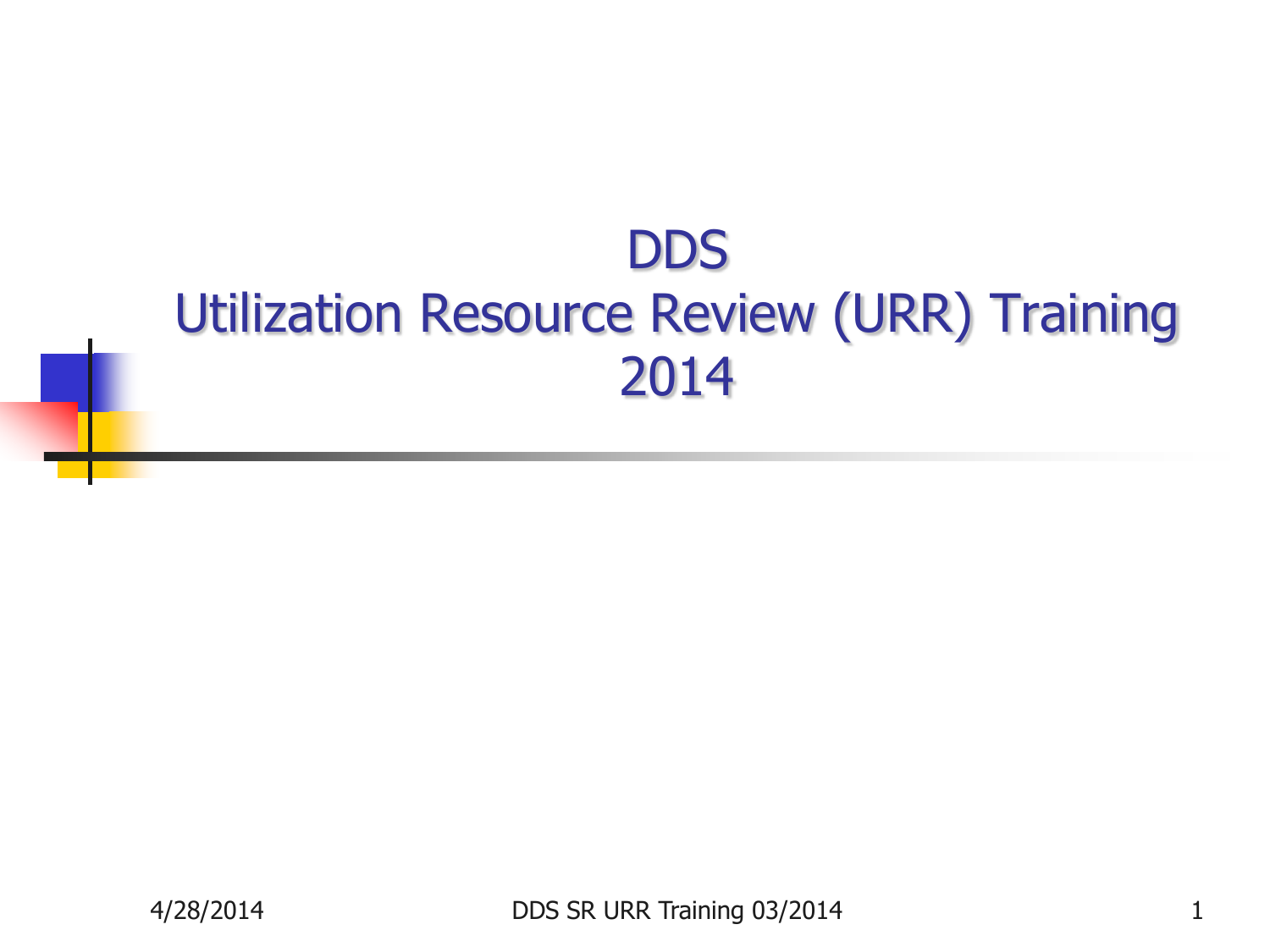# URR Seminar Goals

- **Provide a context for discussion of the process of** URR
- **Answer questions regarding expected content of URR** packages
- DDS URR team members will learn more about the issues of those involved in presenting packages to the URR committee
- **Find ways to streamline and improve the process**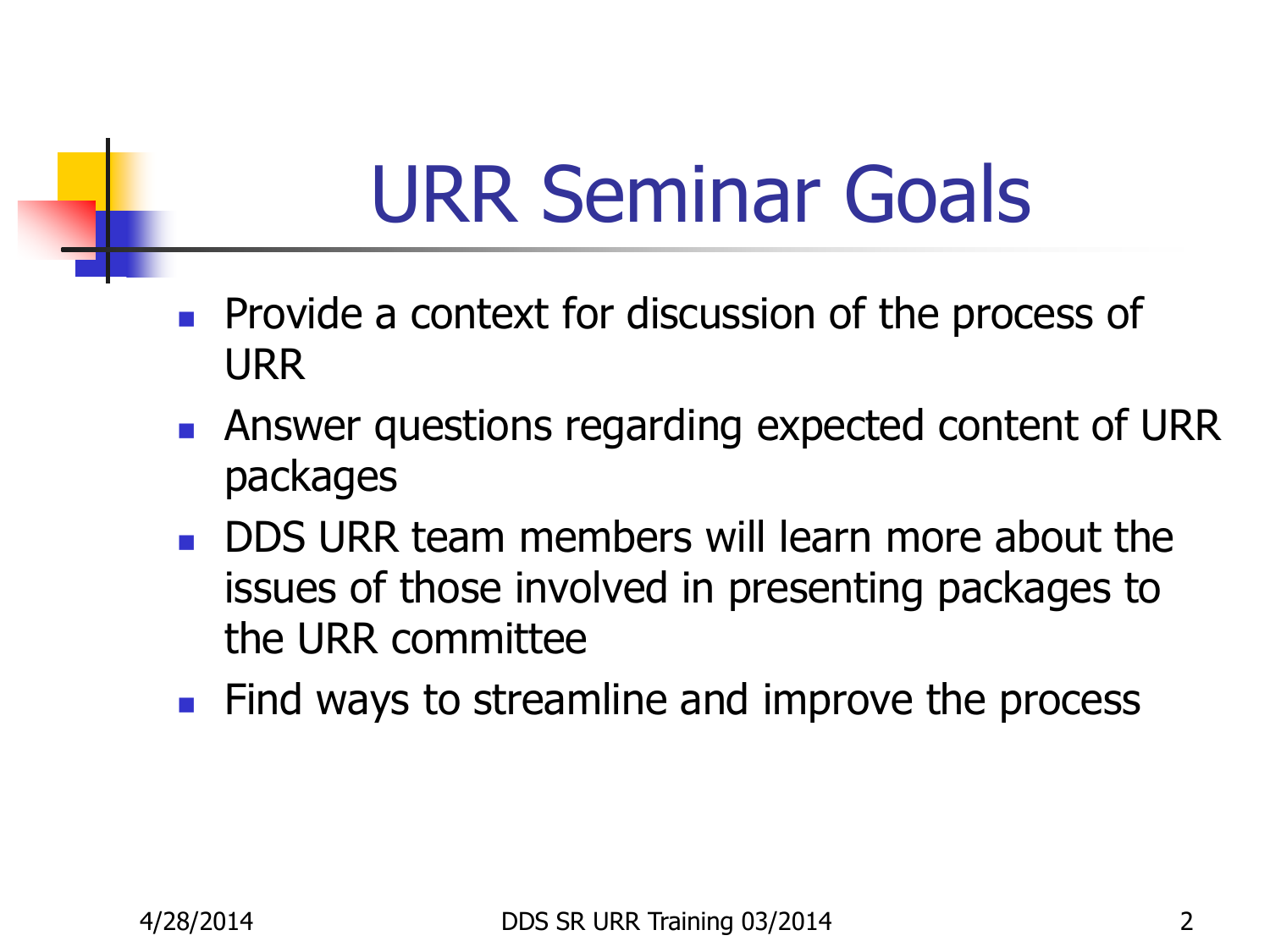### URR

#### **Process**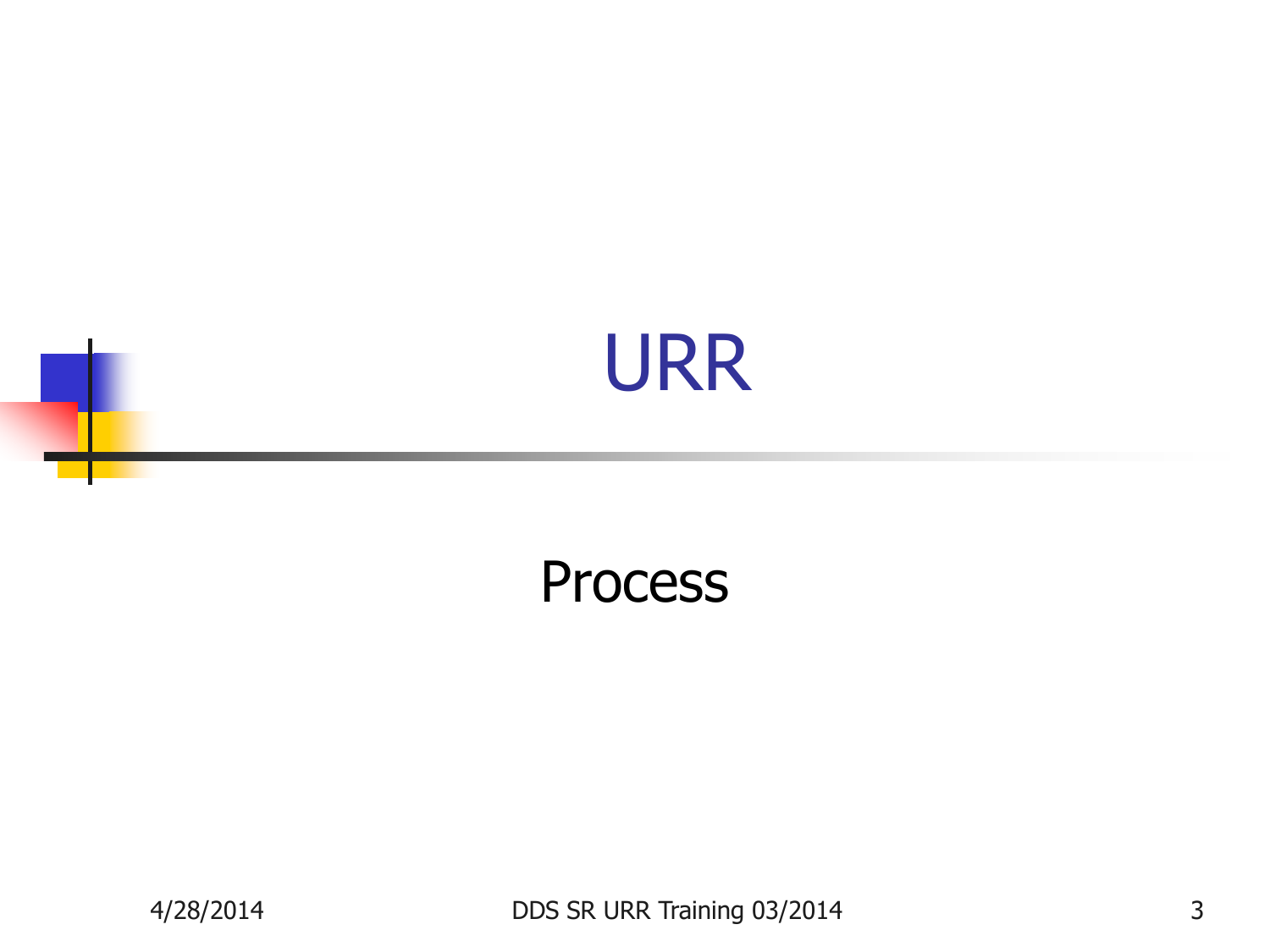### Purpose OF URR

The URR process provides a structure and standards for DDS to ensure that:

1. Intensive staffing support for individuals is appropriate and necessary.

2. All individual funding allocations that exceed the DDS funding caps are reasonable.

3. Budgets that exceed the LON based allocation are reviewed

4. CMS waiver requirements are met.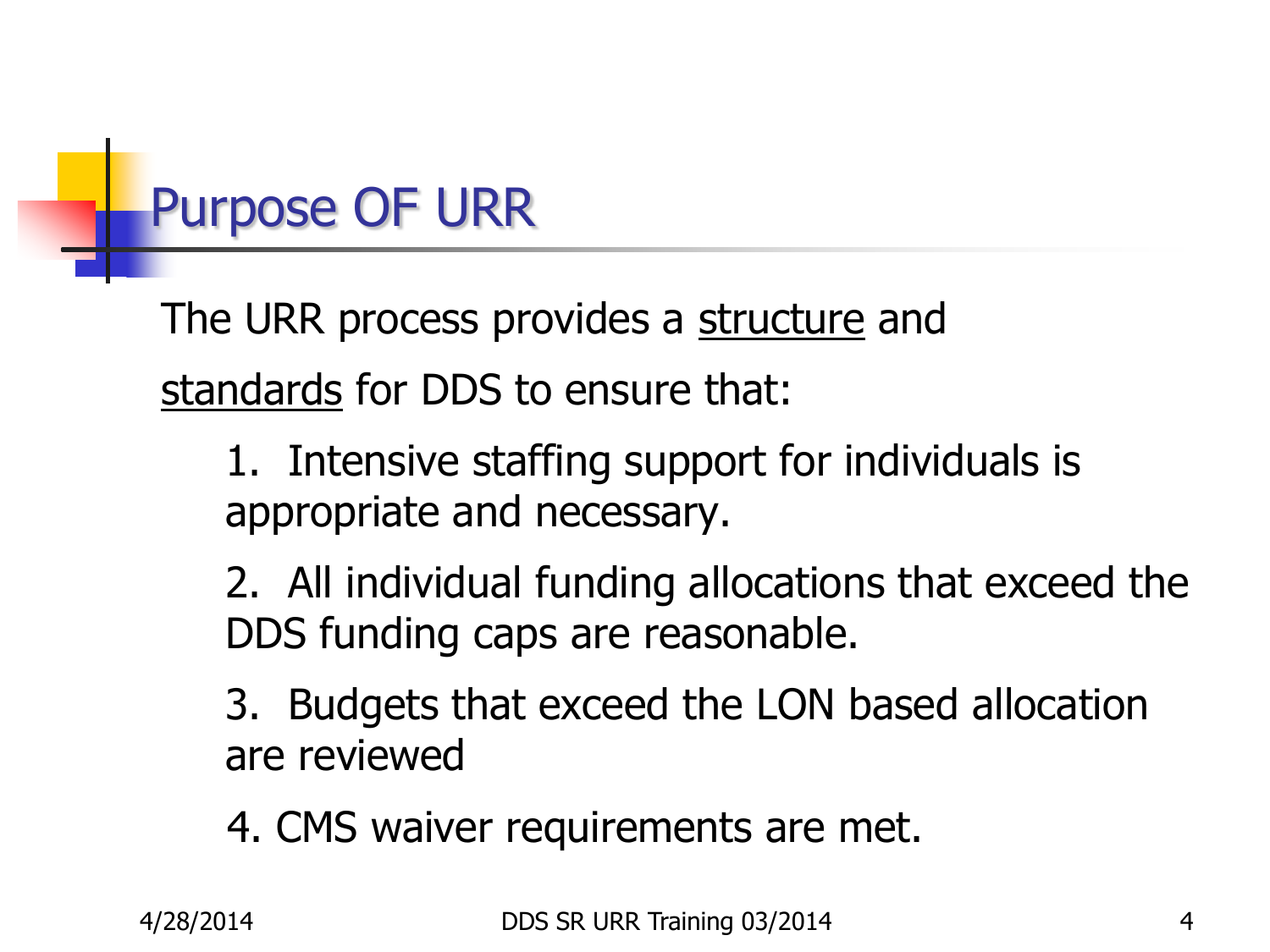### Applicability of URR

URR procedures (I.C.PR.001) apply to all intensive staffing situations in DDS funded, operated, or licensed settings.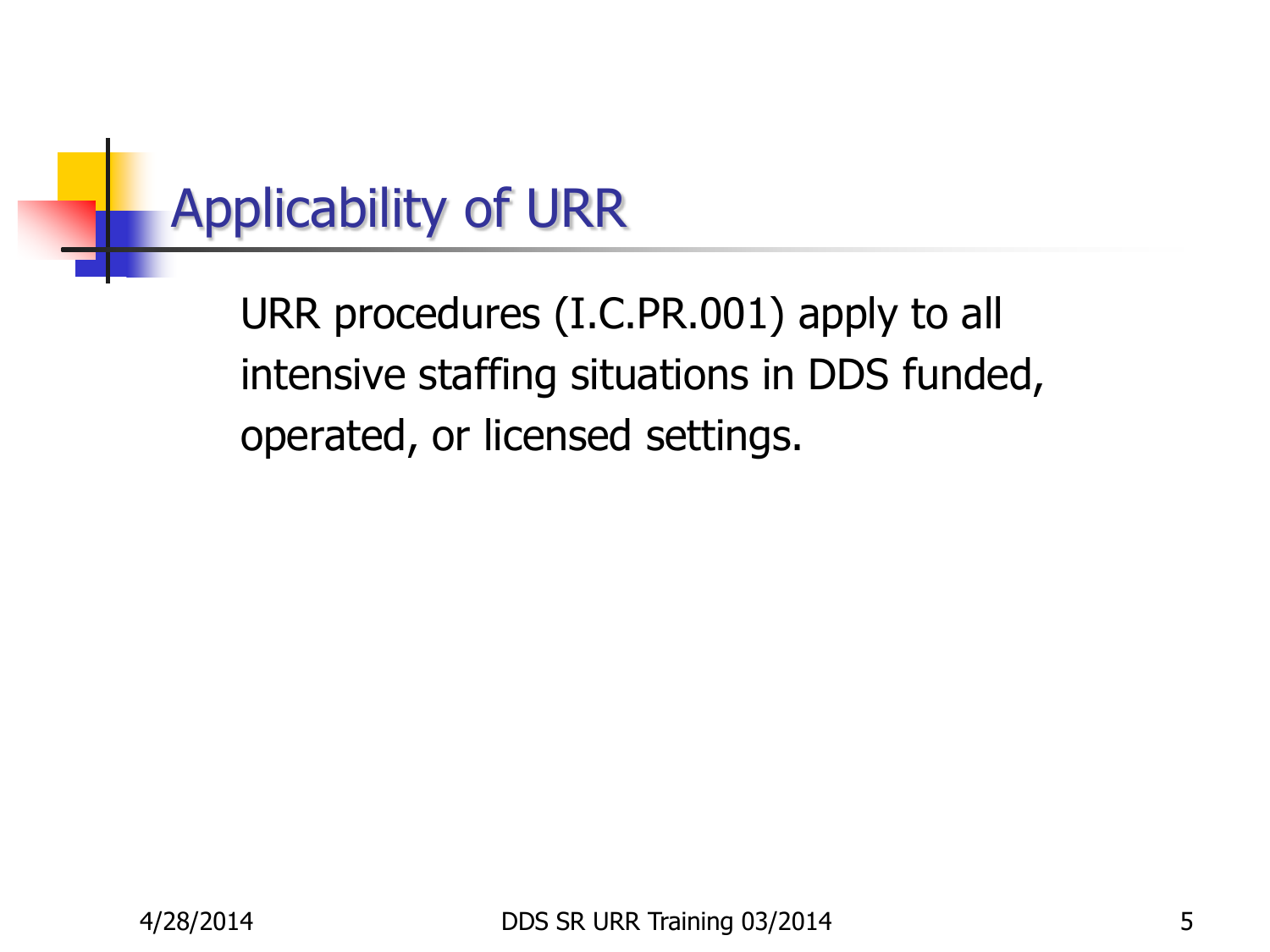#### Intensive Staffing

Intensive Staffing is defined as arm's length or line of sight (LOS) service provision where staff implement active habilitation programs and provide supports and services as defined by the person's individual plan.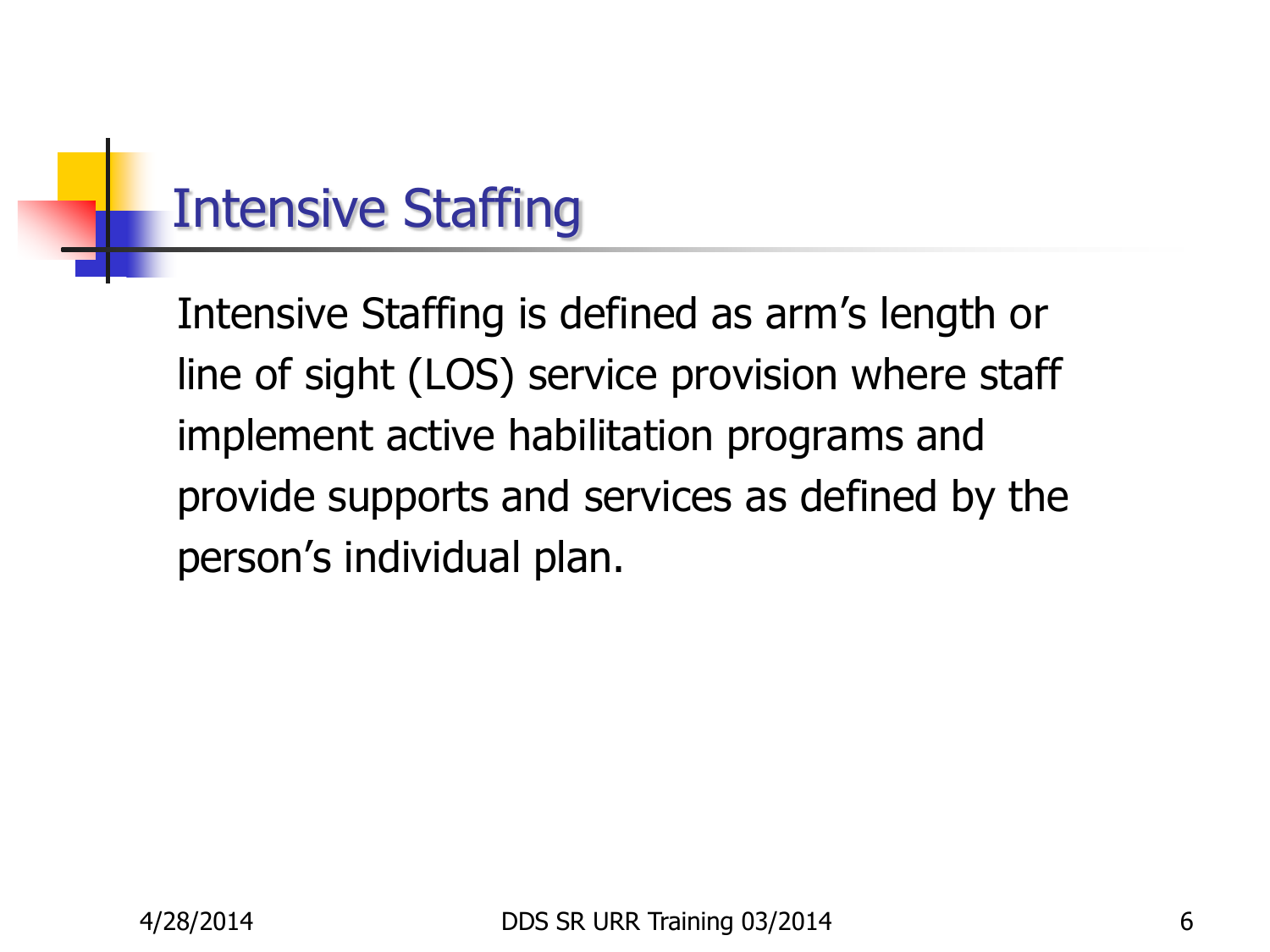#### The Regional URR Committee

Membership is at least the following:

- Private ARD
- IFS ARD
- Public ARD or designee
- $\blacksquare$  PRAT Manager = Chairperson
- Director of Clinical Services
- Director of Health Services
- **Self Determination Director**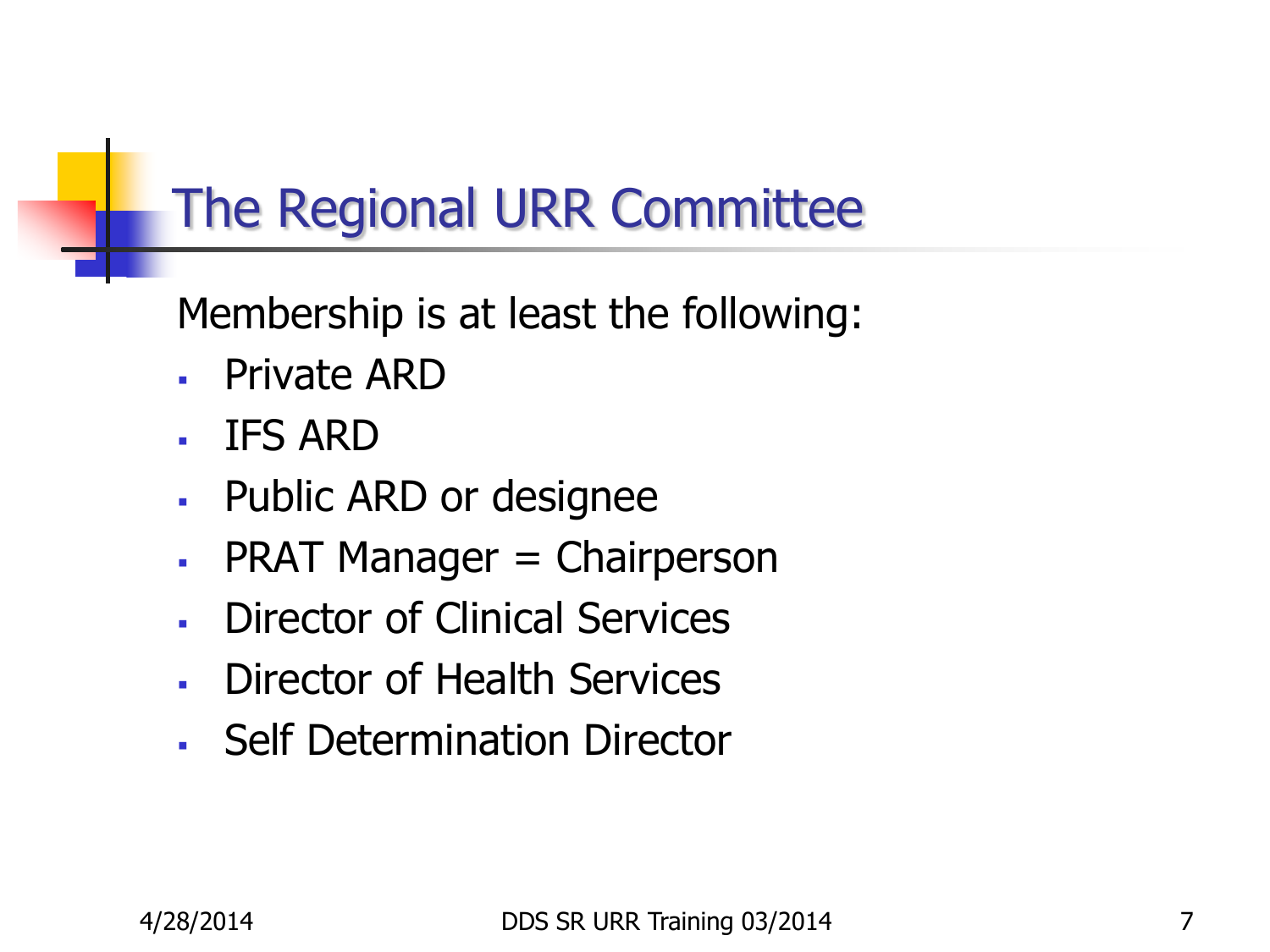#### The Regional URR Committee Functions

- 1. Review all initial requests for intensive staffing, including forensic.
- 2. Monitors all intensive staffing situations that are medically required.
- 3. URR makes recommendations to the Regional Director who makes the decision to:
	- approve
	- disapprove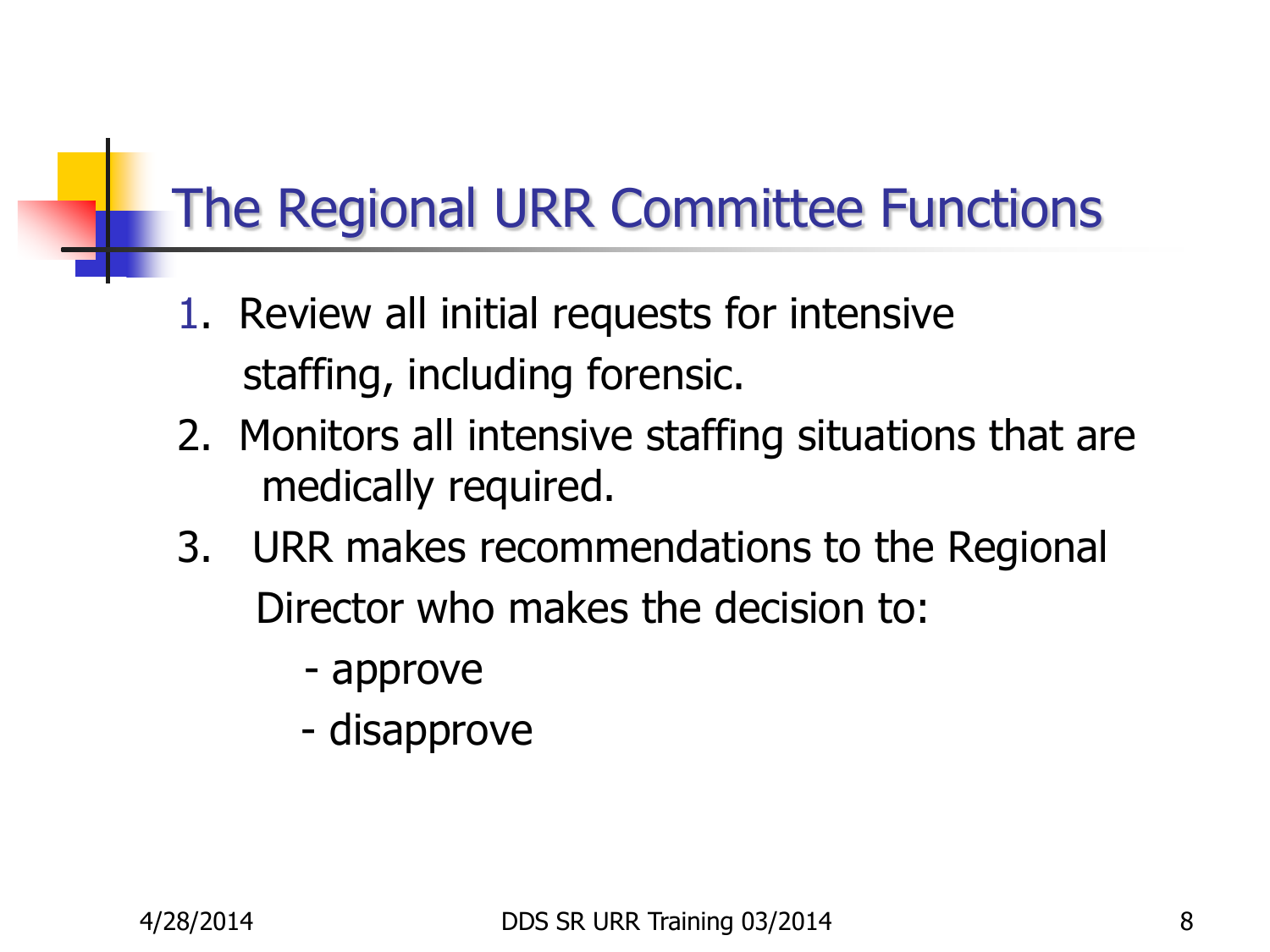#### How Often Are Individuals Reviewed by Regional URR

- 1. Annually, unless otherwise specified, or if an individual has a medical condition that is not expected to improve.
- 2. Approvals can be granted up to three years.
- 3. For waivered individuals, all decisions to deny or reduce a waivered service, (not a budget) are forwarded to the CO Waiver Policy Unit for Medicaid appeal notification.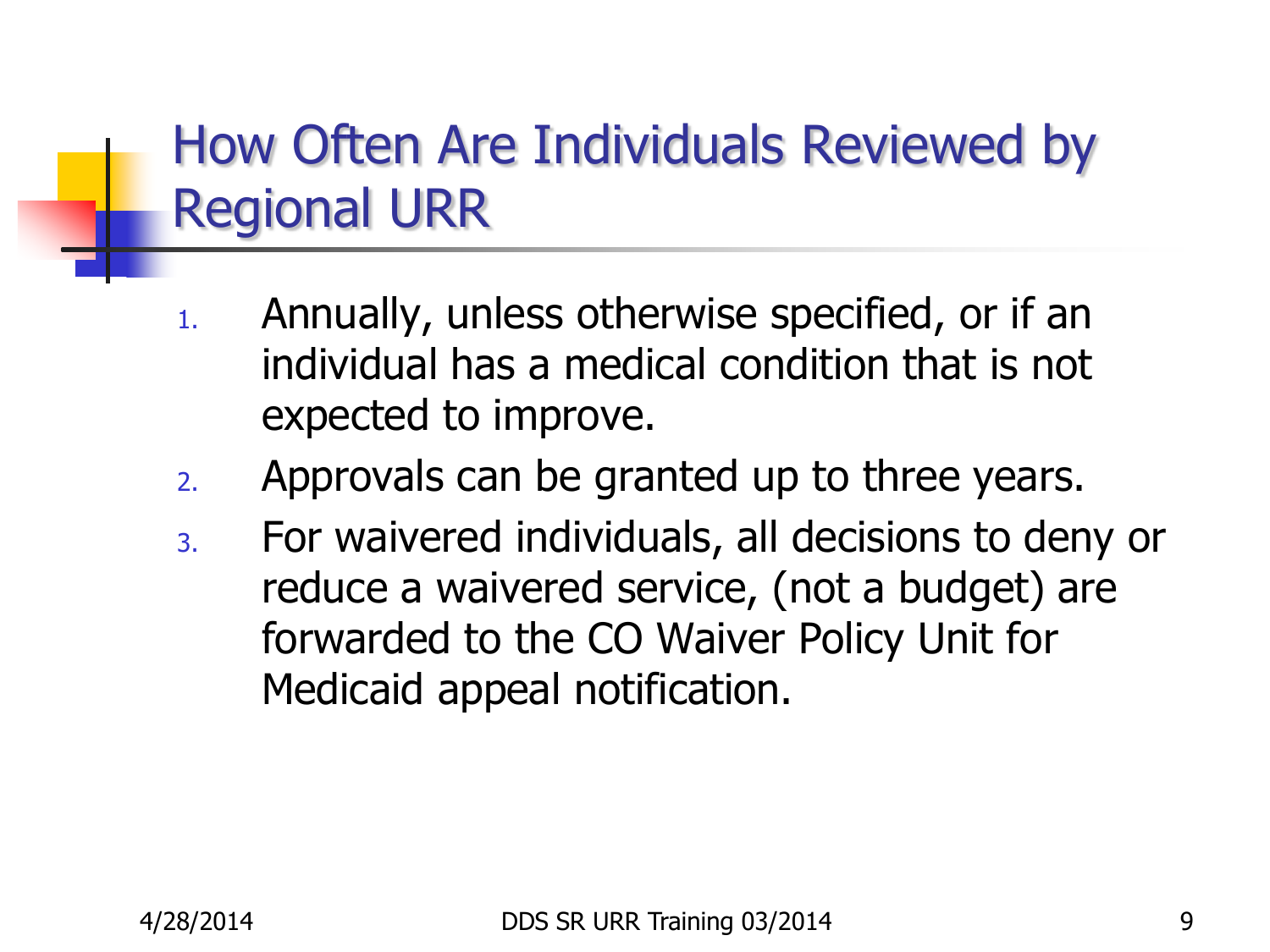# When is URR conducted?

- **URR is held monthly**
- **Providers and Support Team Members are** encouraged, not mandated to attend.
- **Family members may attend**
- $\blacksquare$  Each review is allocated twenty to thirty minutes (approximately).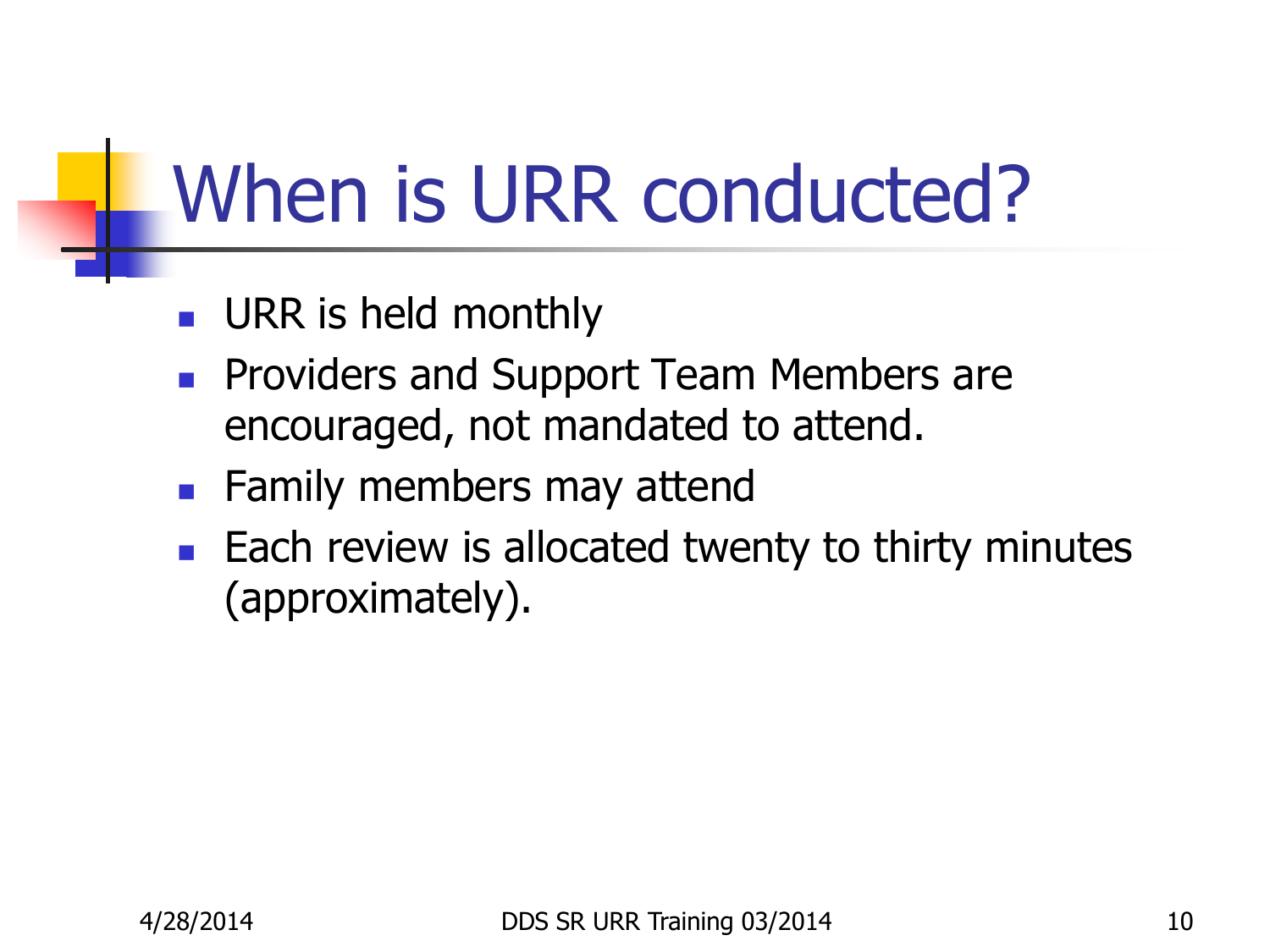# Package Submittal Process

- Case Management Supervisors should review packets for completeness before submitting to prevent delays in scheduling
- **Packets are considered complete if the check list is** complete
- Completed materials are submitted at least 10 days before the scheduled URR date. Individuals are not given a time for their review until their URR packet is received.
- **Notal Exercise 19 In Artic Contains 1** When packets are received they are put on the next URR schedule, whenever possible.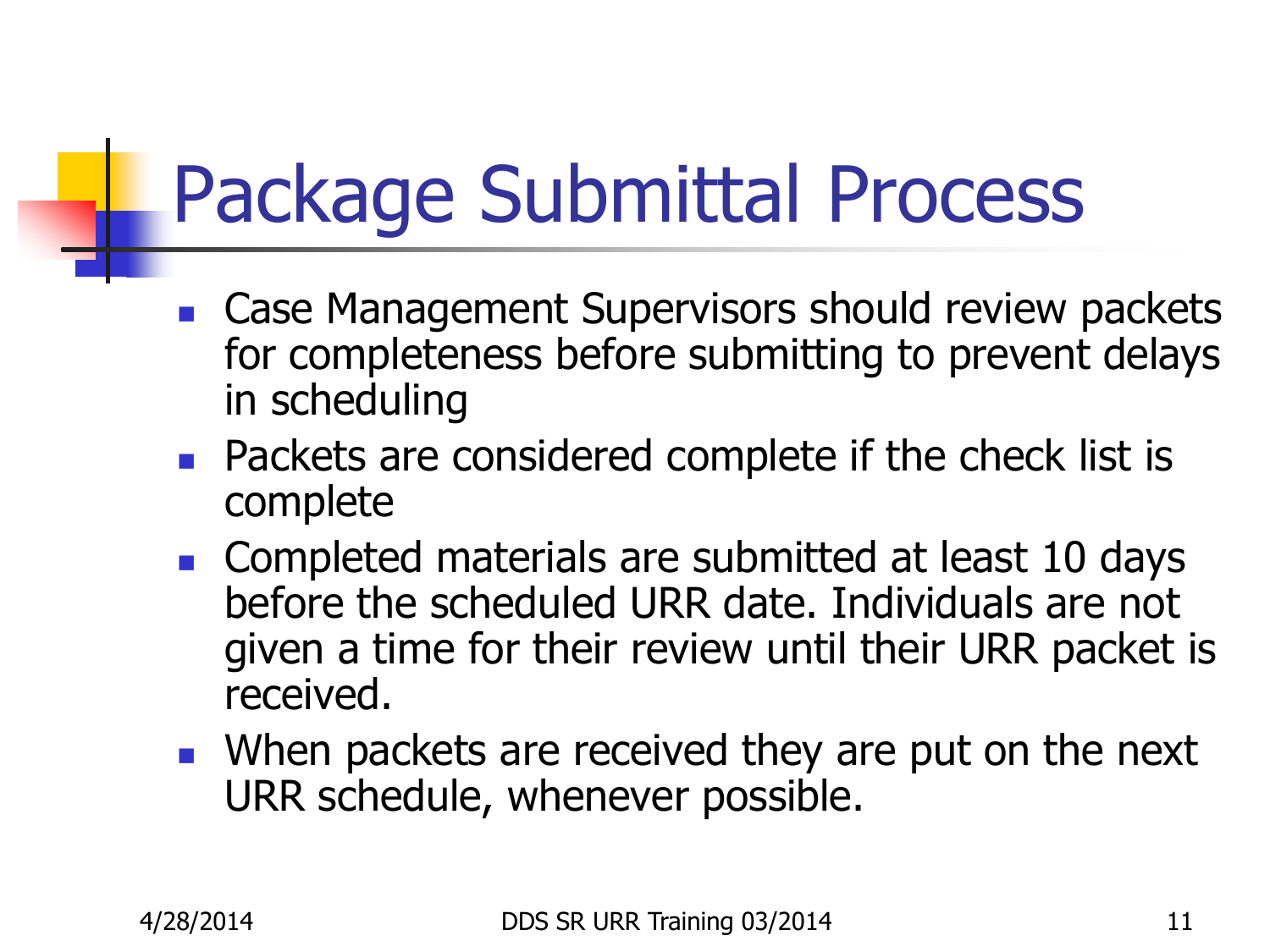### URR

#### Documentation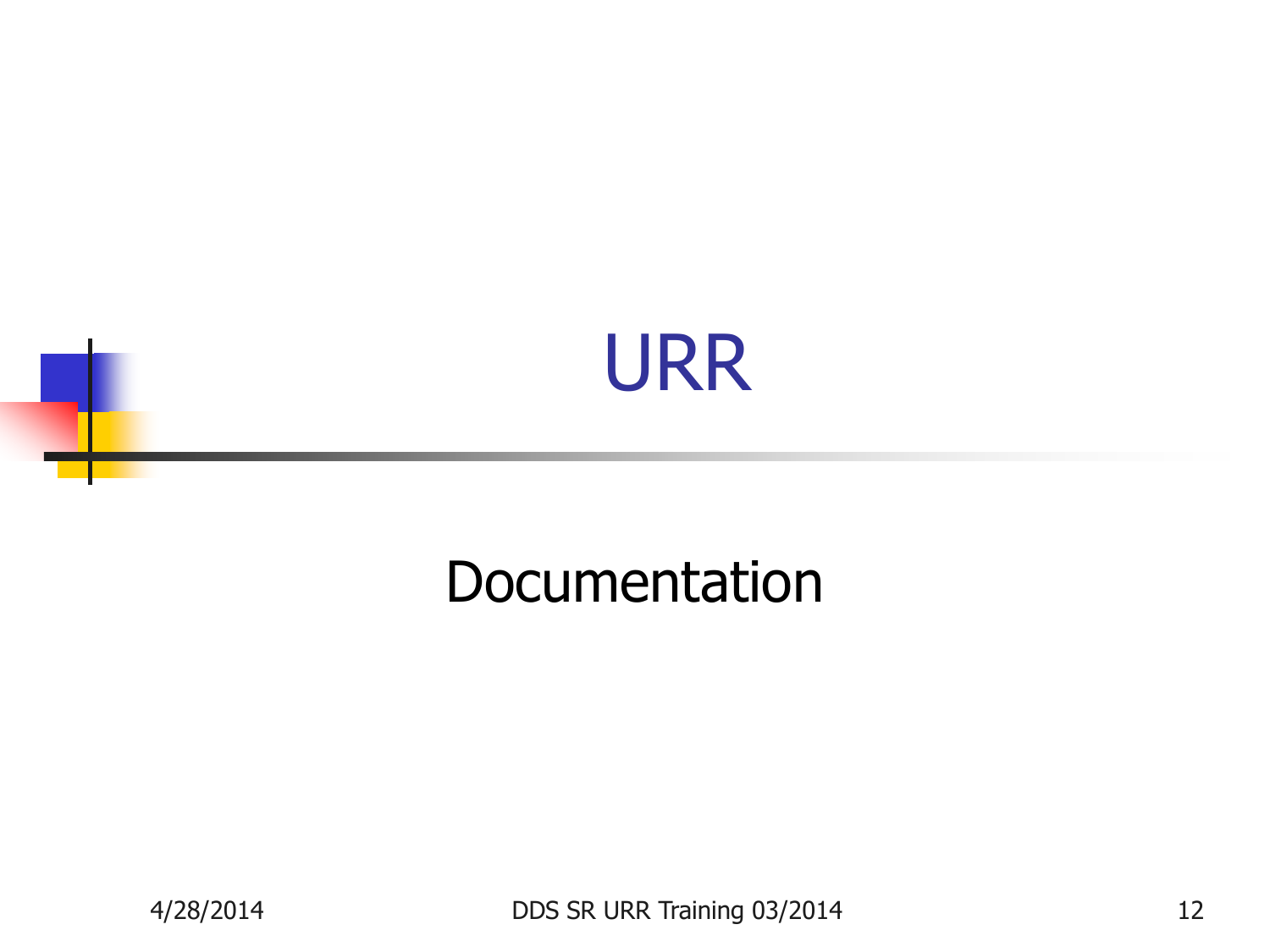# Documentation Required

**Checklist** 

- **Intensive Staffing Additional Information Form**
- PRAT Request for Services Form (if applicable)
- Requested Individual Budget Amount
- **Level of Needs Assessment (LON)**
- **Individual Plan Document Including Safety Risks**
- **Current Behavioral Support Plan (when applicable)**
- PRC/HRC Data (analyzed data not raw notes/data)
- Data should be current  $-1-2$  years is usually sufficient

4/28/2014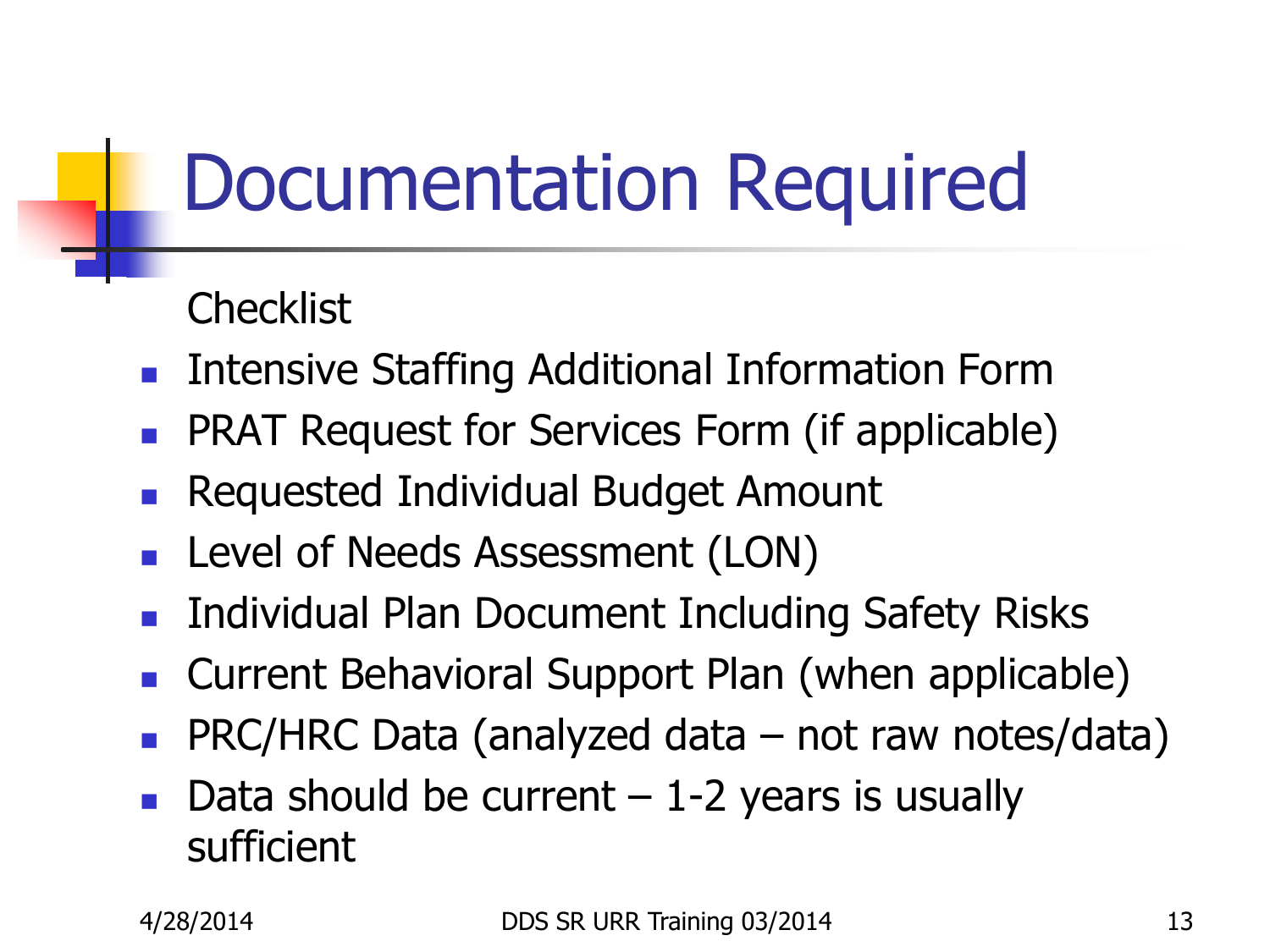### Documentation Required - Continued

- Description of Individual Arms Length/Line of Sight **Staffing**
- Schedule of Staff Duties (not client schedule) with Enhanced Staffing Information Highlighted
- Plan for reducing the enhanced staffing should be developed as soon as intensive staffing is being planned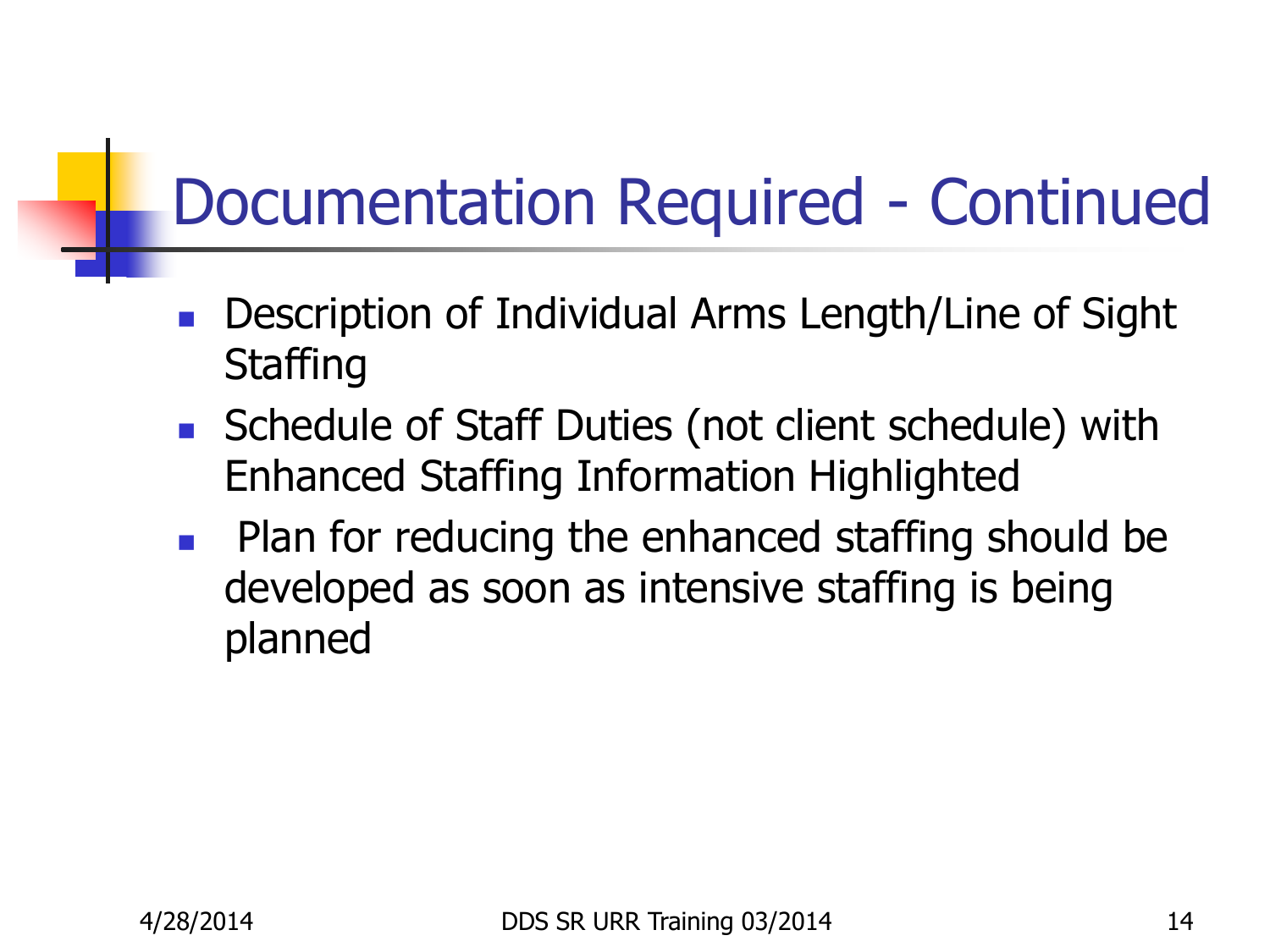# Intensive Staffing Additional Information Form

- **This form is designed for you to** elaborate on the specifics related to
	- Medical, health, behavior concerns
	- $\triangleright$  The environment
	- $\triangleright$  Factors that create stressors for the person
	- Legal involvement and/or hospitalization history
	- $\triangleright$  A summary of how services needed address the problem and promote habilitation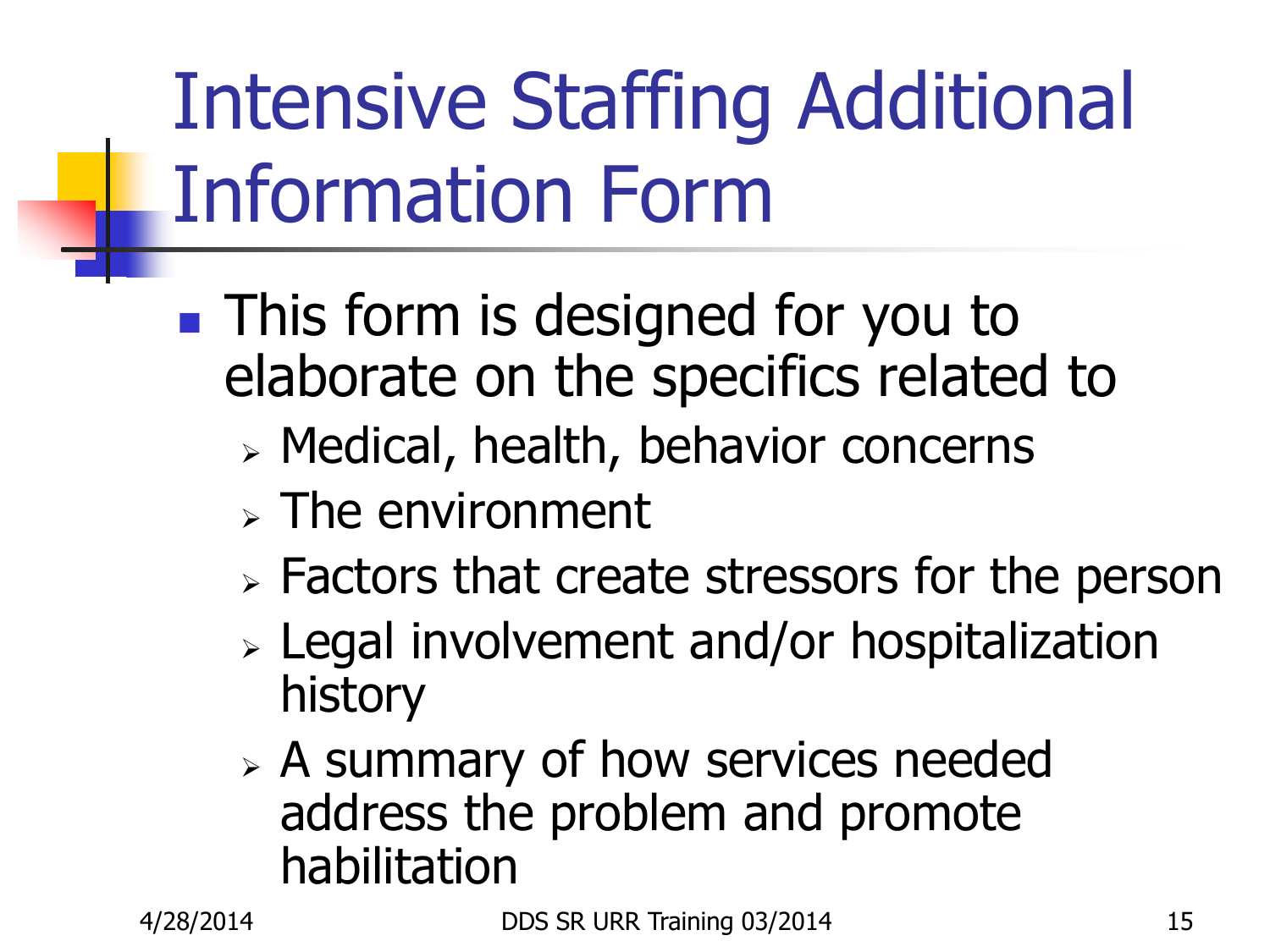Intensive Staffing Additional Information Form - continued

- Be specific  $-$  give details
- **Describe relevant information regarding the person's** medical or behavioral presentation that supports the need for intensive staffing
- $\blacksquare$  Be descriptive about the environment  $-$  peers as well as physical layout
- $\blacksquare$  Most importantly What will this level of staffing provide for and how will it support the person in a way that regular staffing does not
- **Provide an intensive staffing reduction plan**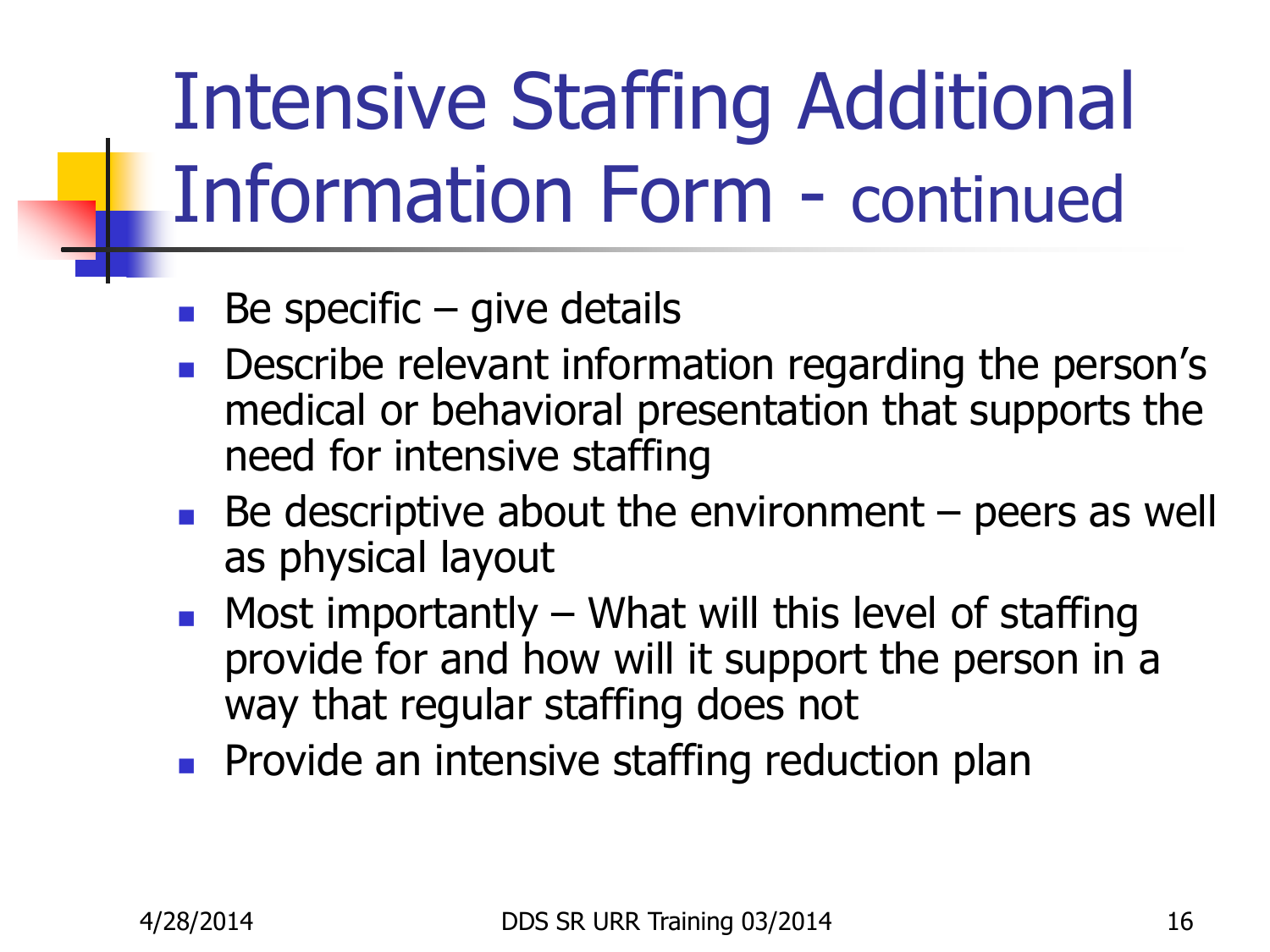#### PRAT Request for Services Form (if applicable)

- **Form needs to be complete**
- **Include funding information**
- Reason for Request be specific how will this level of funding be utilized to provide for this individual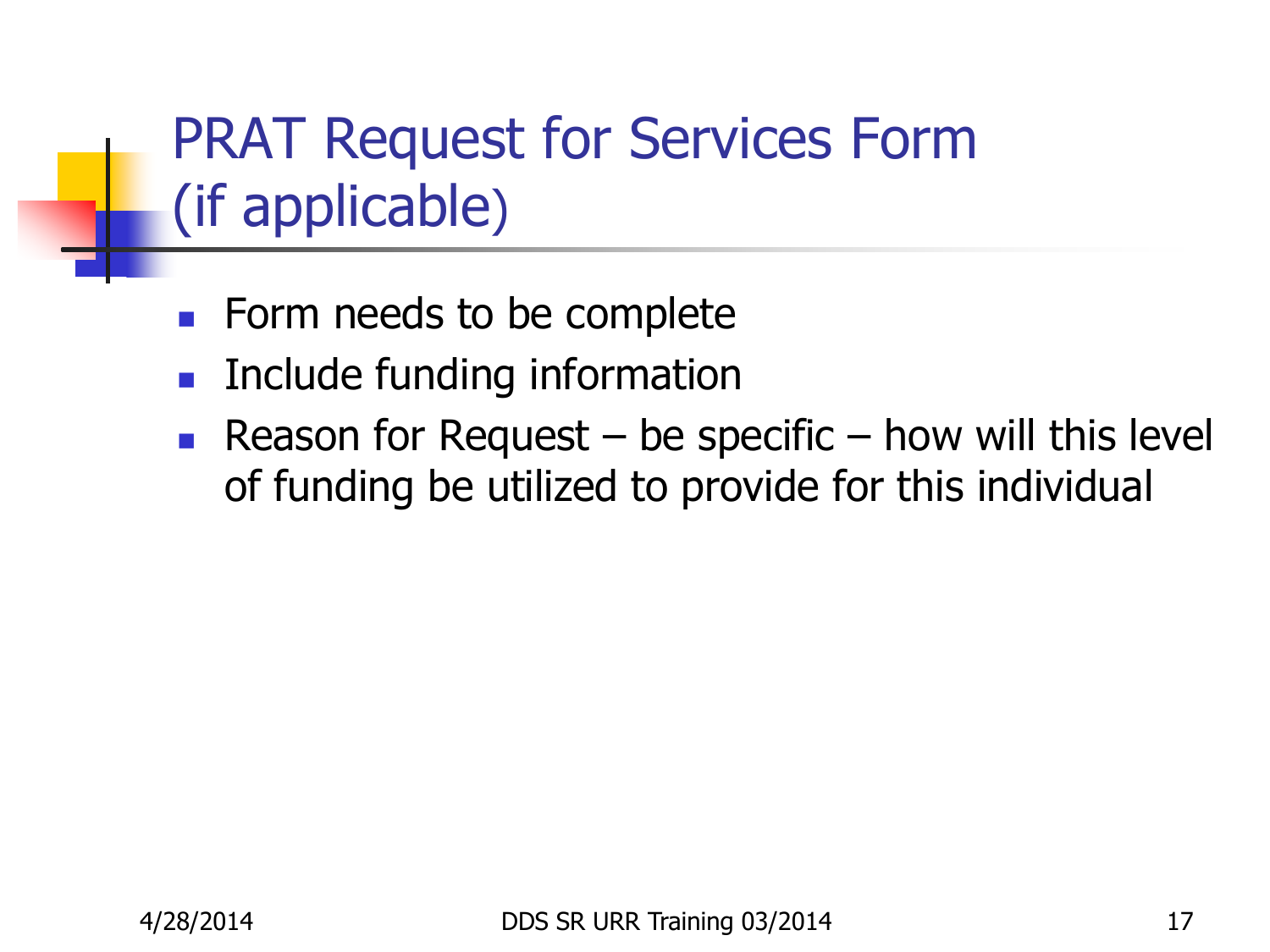#### Requested Individual Budget Amount (IP.6 Amount)

- **Include all necessary budget items**
- **Print Out the IP.6 budget page for individual budgets**
- You may be requested to provide additional budget information if the budget is based on a master contract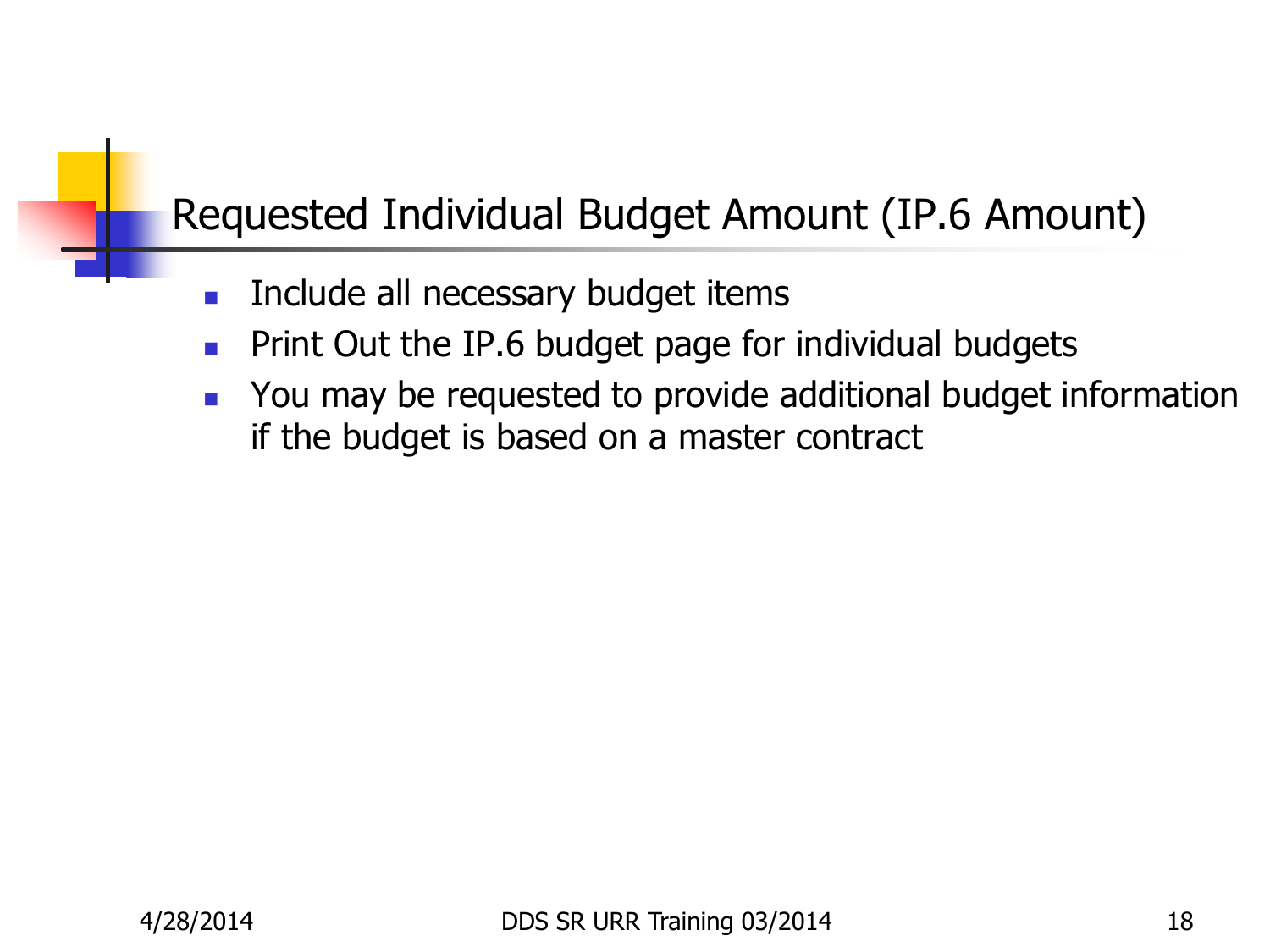# Level of Needs Assessment

- Should be current and up-to-date
- There should be written comments at the end of each section where need is extraordinary
- **LON** documents do not always reflect what is currently being requested
- **Should be reviewed and updated before submitting** packet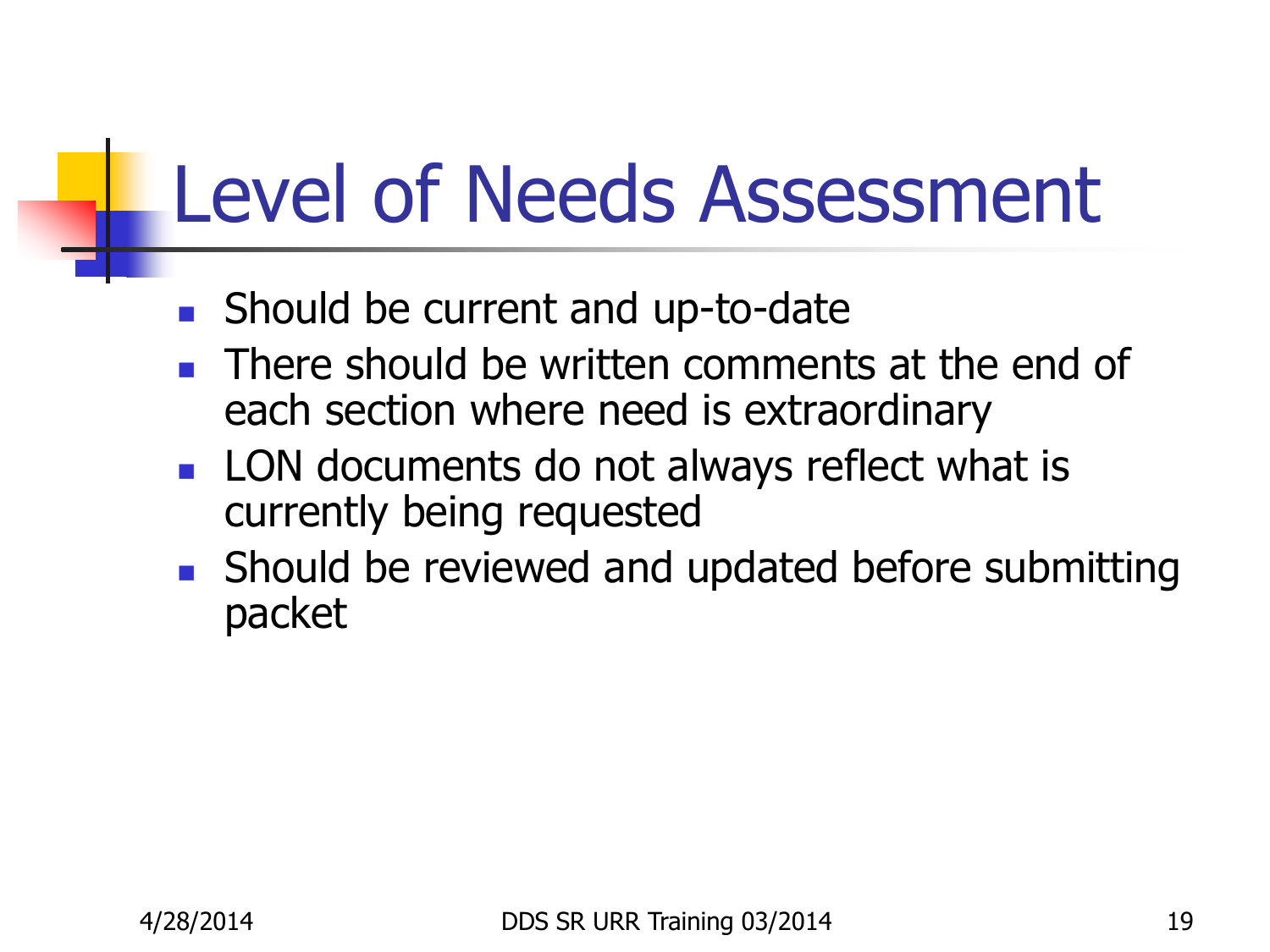Individual Plan Document Including Safety Risks

- **Needs to be complete**
- Needs to be current
- **Intensive staffing needs should be mentioned in** Desired Outcomes and Action Steps in Action Plan and should directly relate to issues/needs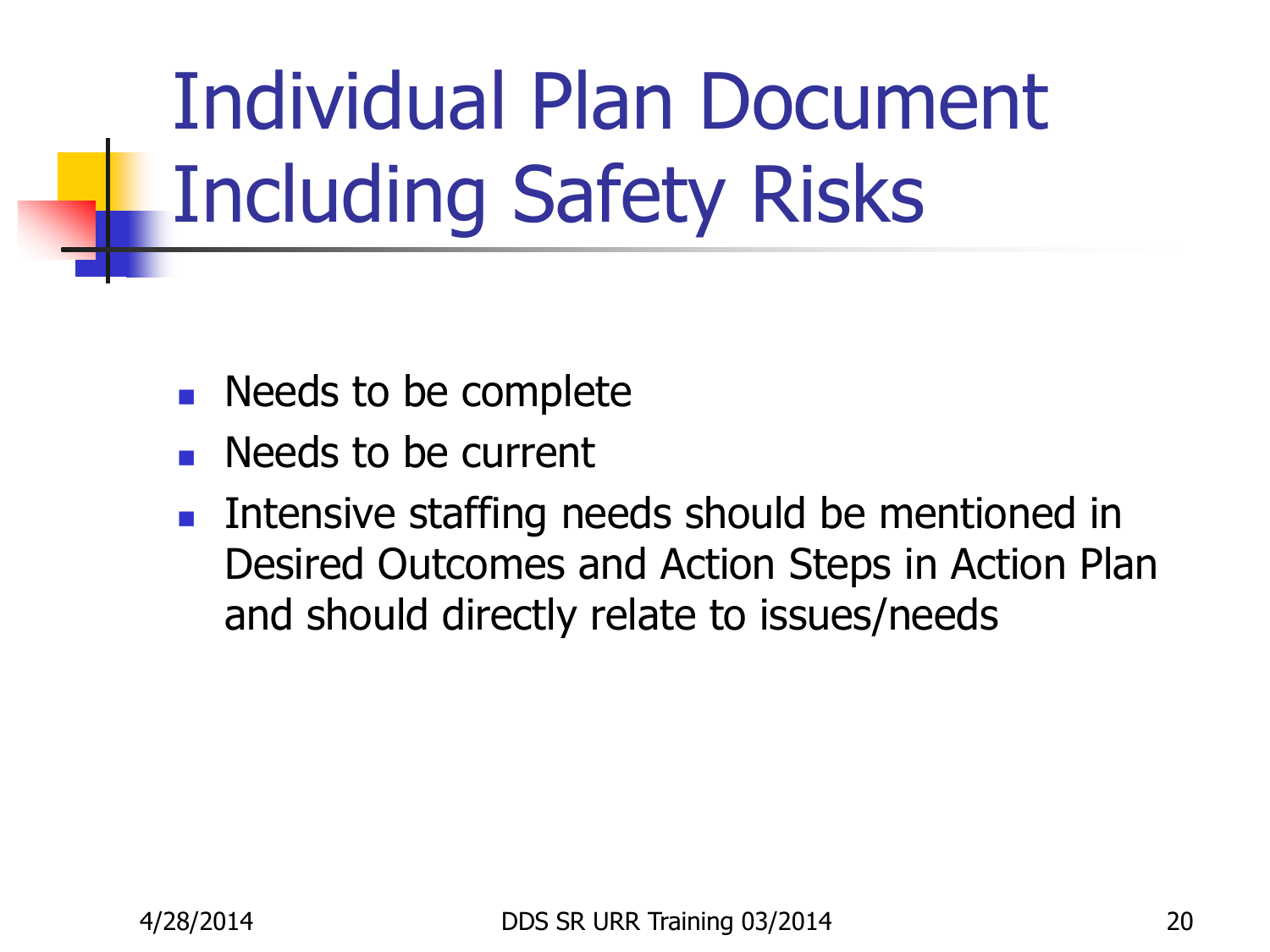

#### Behavior Programs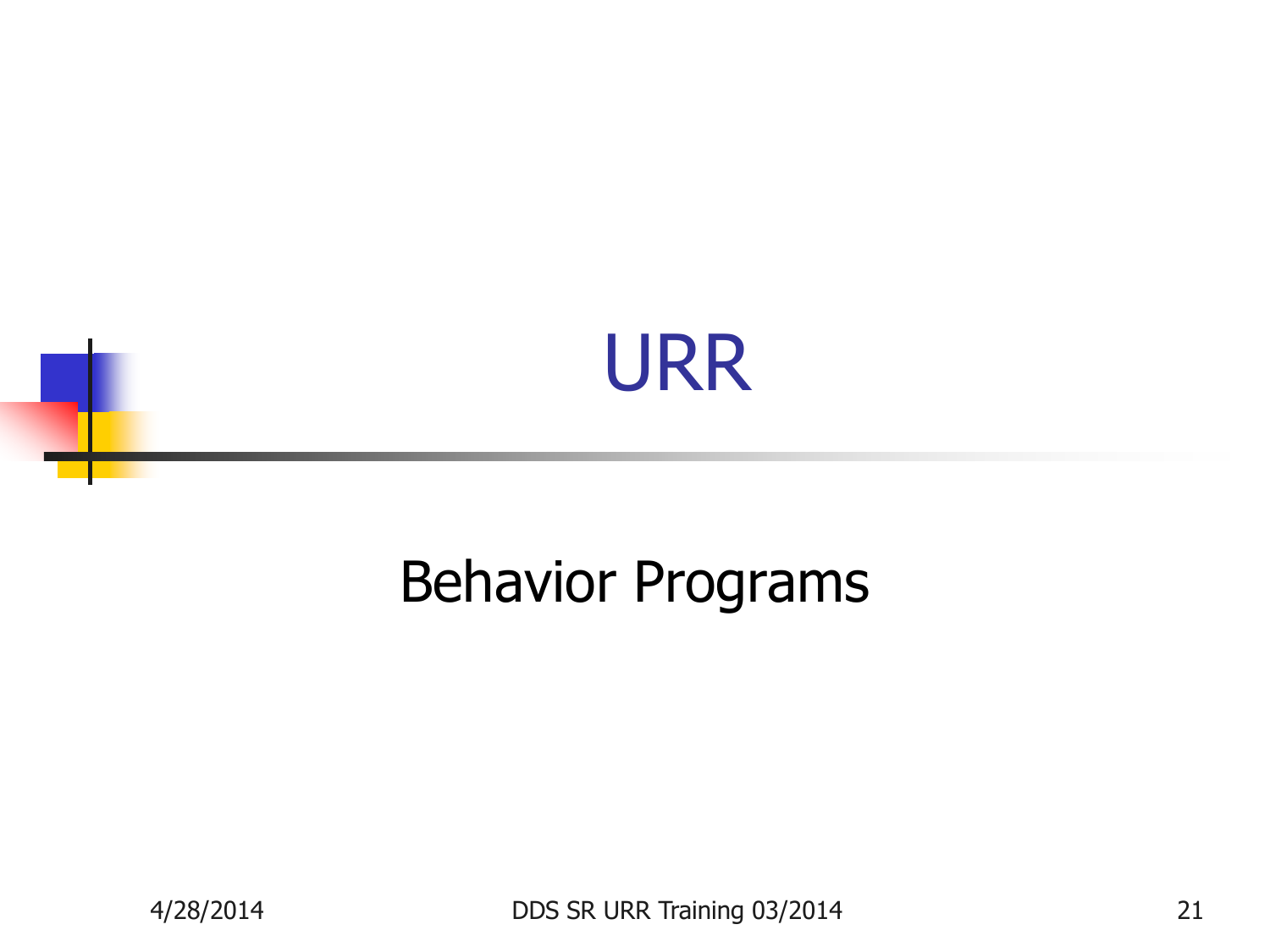#### Behavior Support Plans – Home and Work

- A Behavior Support Plan (BSP) should be developed for the intensive staffing environment (not applicable to medical only requests)
- **Residential BSP's can be modified for day** environments but must take into consideration intensive staffing objective(s) for the day program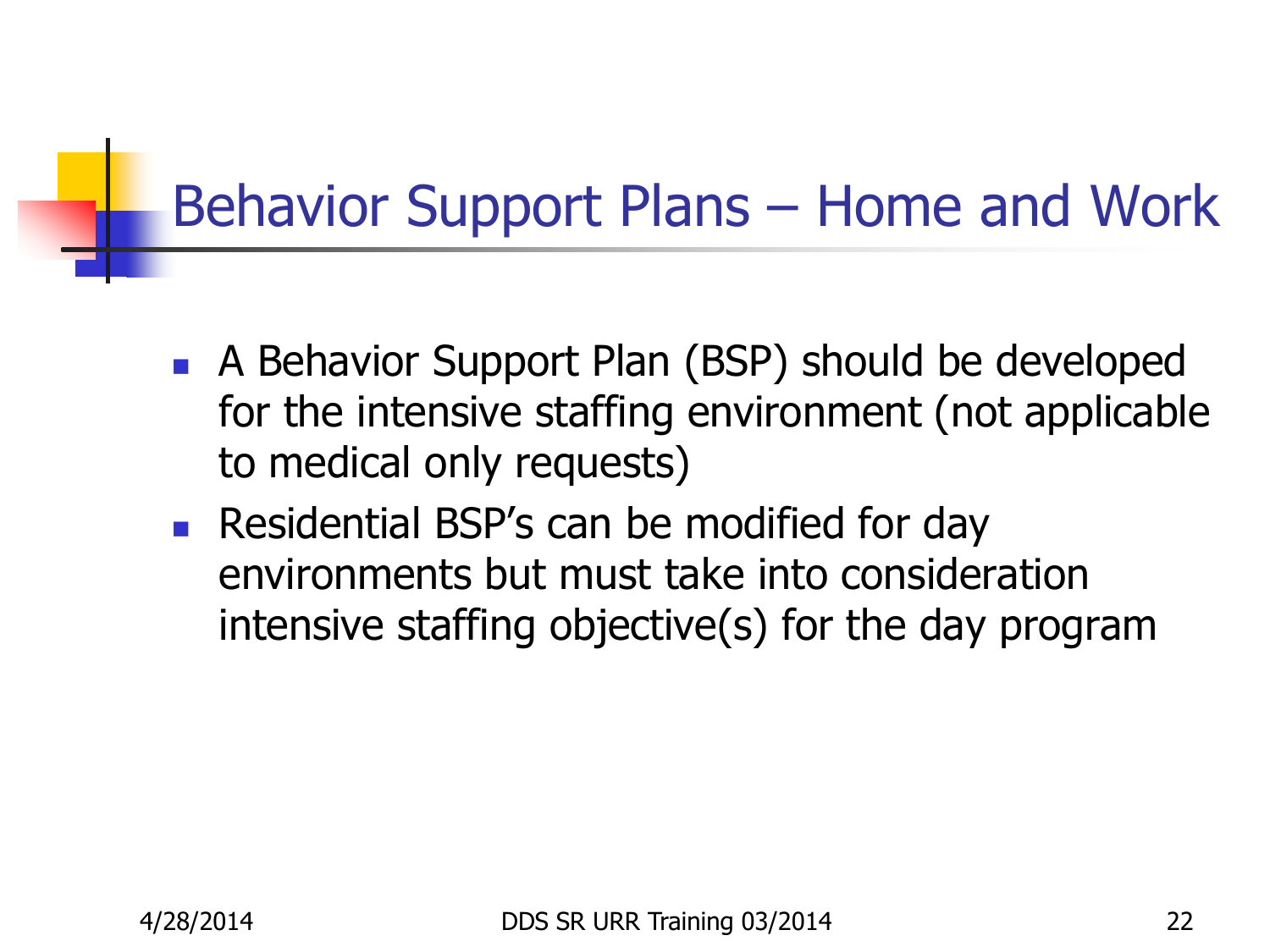### Behavior Support Plan Structure

- Psychological Assessments are not necessary but Functional Assessment is required (but not for medical requests that are medical, only)
- **Functional Assessment is a formal examination of conditions** that contribute to or cause behaviors of concern
- Goals for managing and treating the behavioral disorder must be specific and designed to be quantified (measured) with data
- Goals must be habilitative or rehabilitative not just "…health and safety…"
- **Notable Stamary Now they do it, when they do it and how** they document what they have done, has to be part of the plan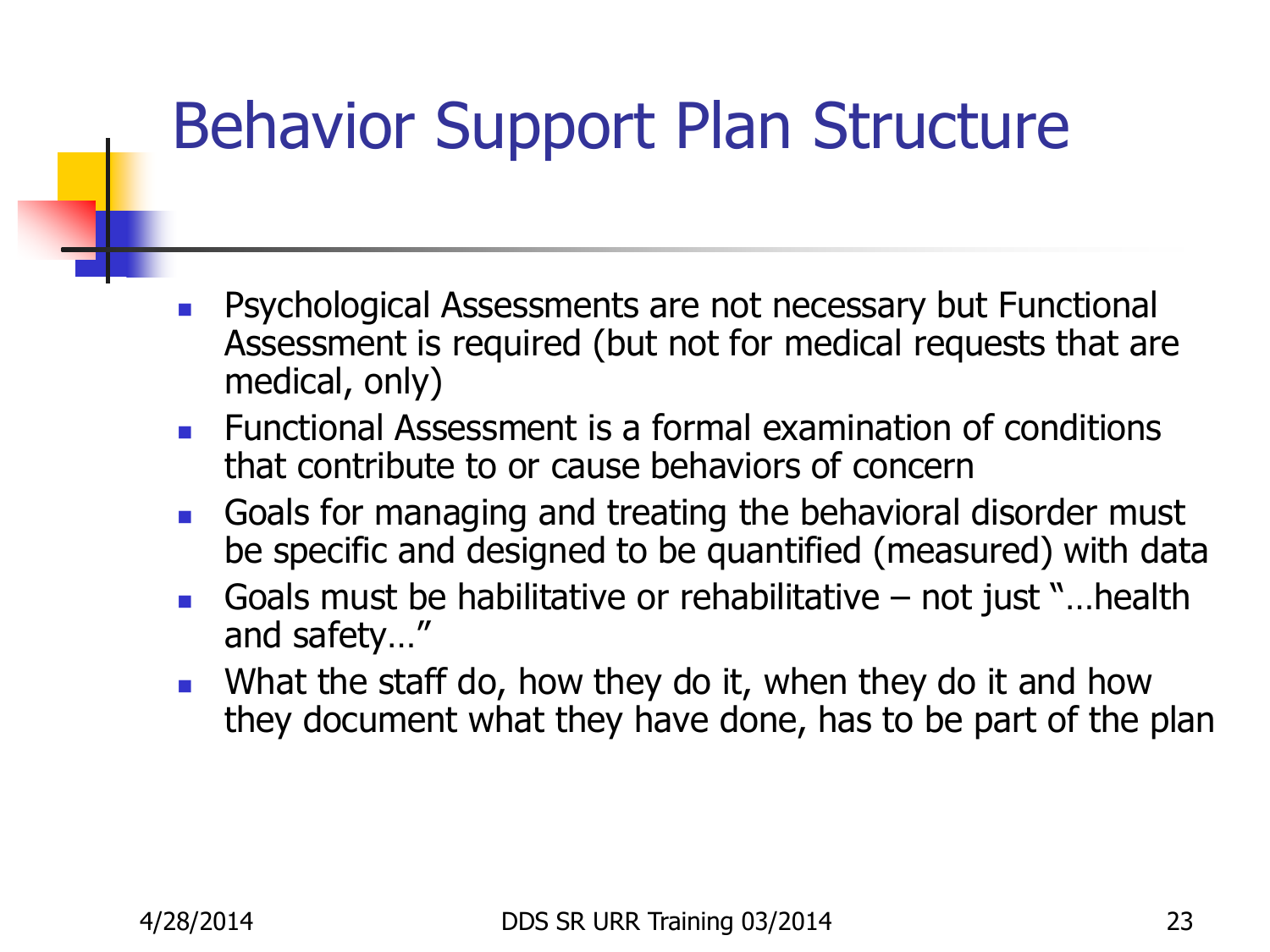# Documenting the Problem

#### Data, data, data ………

- Saying that someone is a problem or that they have problems does not make it so
- Recent data (within the last 6 months) must be submitted that shows the intensity, duration and frequency of behavior(s) compared to baseline
- The need for intensive staffing should be directly proportional to the magnitude of the behavioral issue being addressed (adaptive or maladaptive)
- **Do not provide raw data** use graphs or tables to show trends.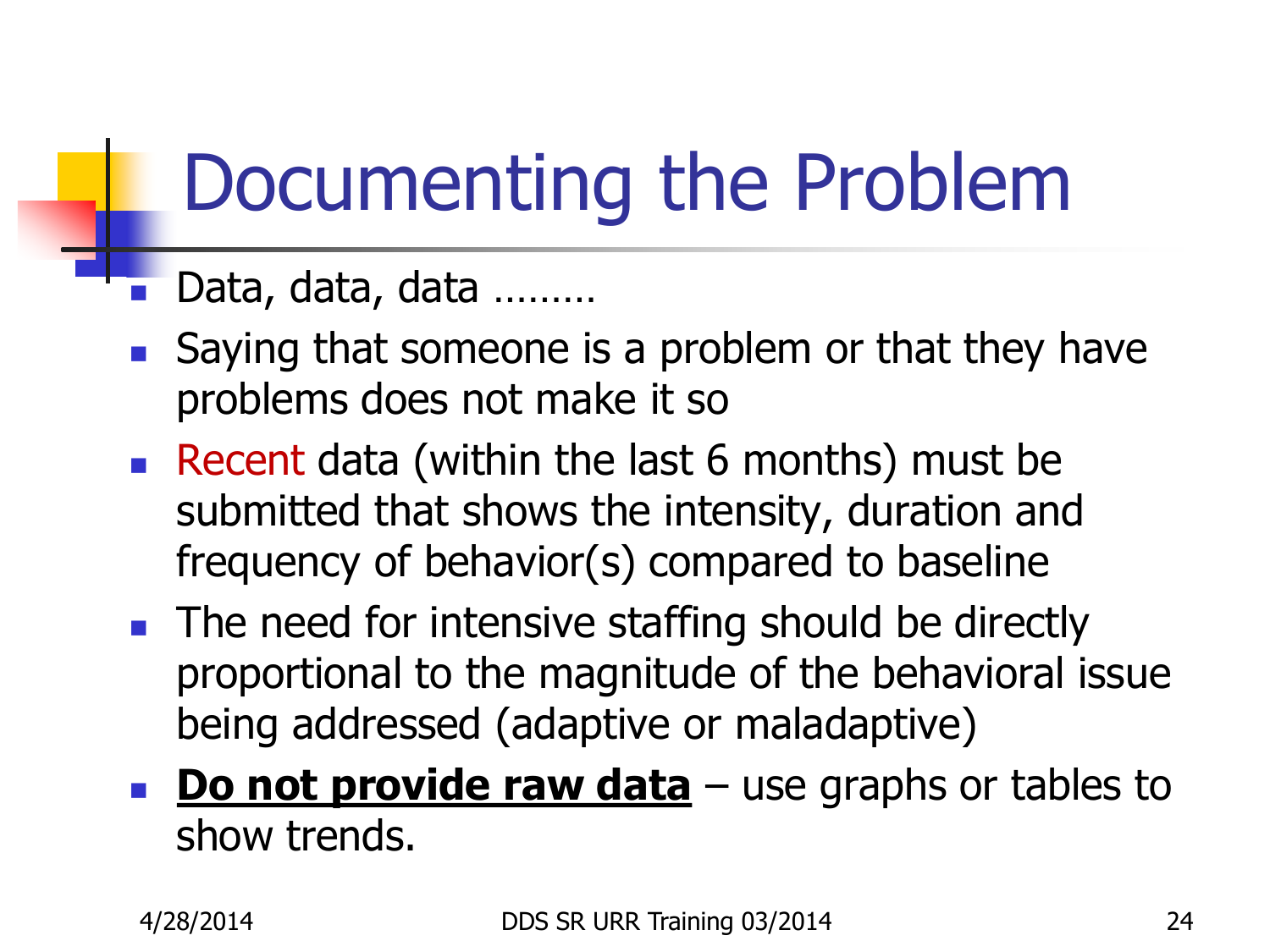Staffing: Documenting what the staff do and when they do it

- Need *specific* activities on an hour by hour basis outlining what the staff will do with the person they are supporting
- Activities must relate to the outcomes in the persons individual plan and be habilitative.
- **Provide an interpretion of your data and explain** what appear to be effective interventions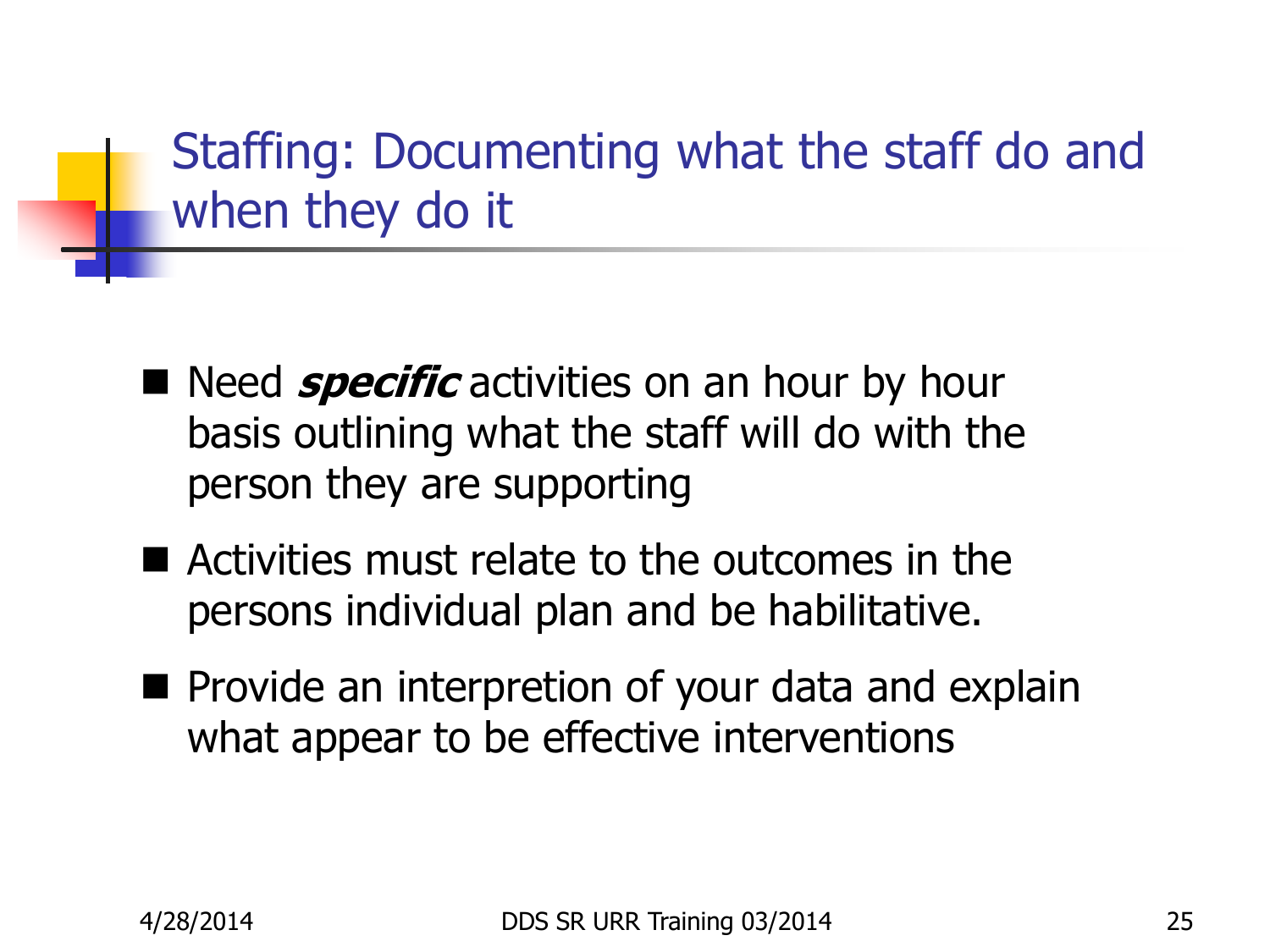### Continued Funding and Approval

- **Initial approvals of behaviorally based URR** requests are re-reviewed annually or as required by the URR committee
- **Re-review materials must show the change in** behavior over the intervening time
- **Reviews of previously reviewed** budgets/programs, must contain responses to the conditions mentioned in the last review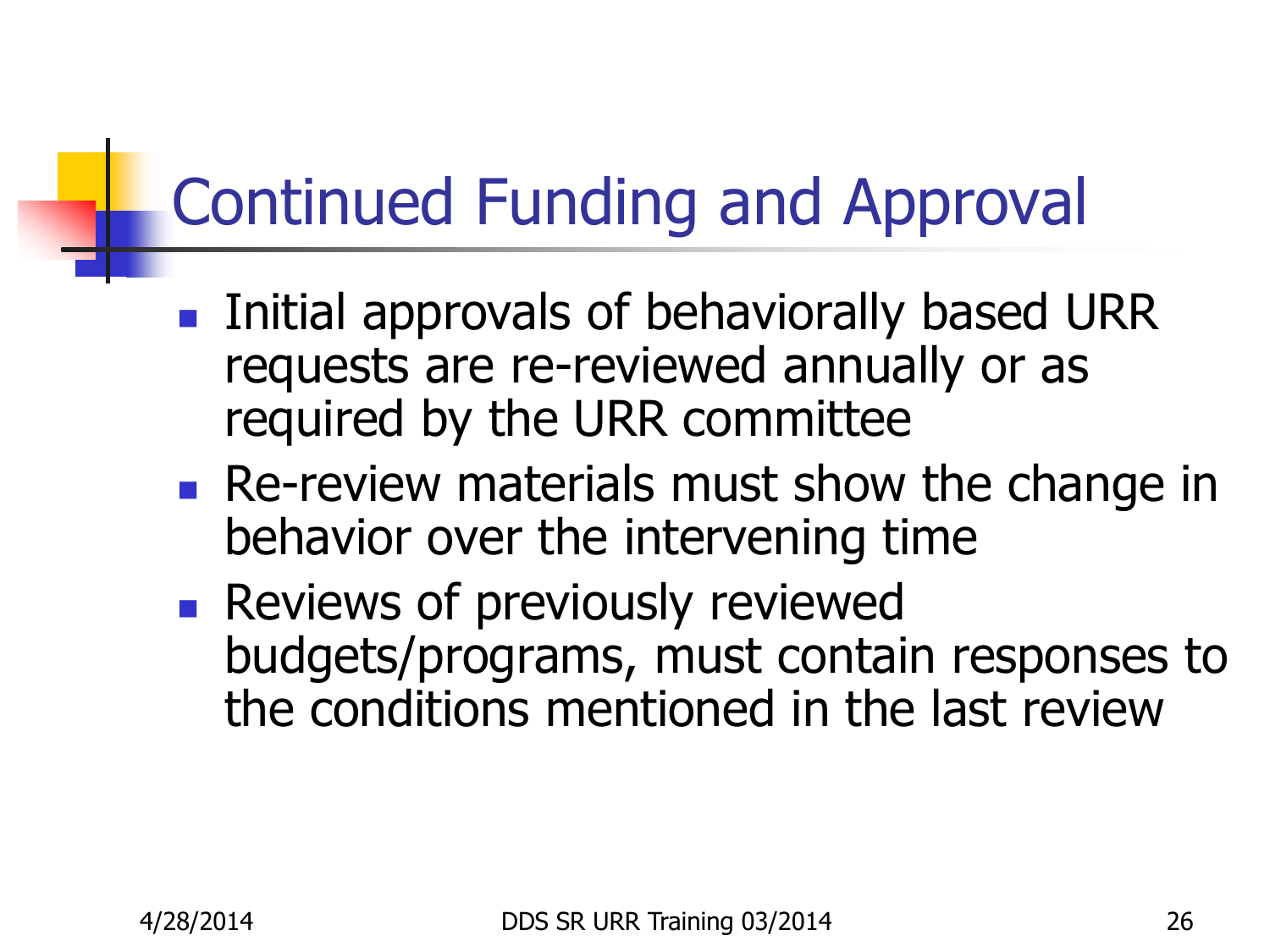### Documenting the Solution

- **Intensive staffing for behavioral problems** must have a defined period of use
- **If is assumed that through teaching and** learning, each individual will be able to live a more normal life without intensive staff supervision and interventions
- **IMPROVEMENTS IN COPING AND OTHER POSITIVE** skills building must be part of the plan and must be measurable.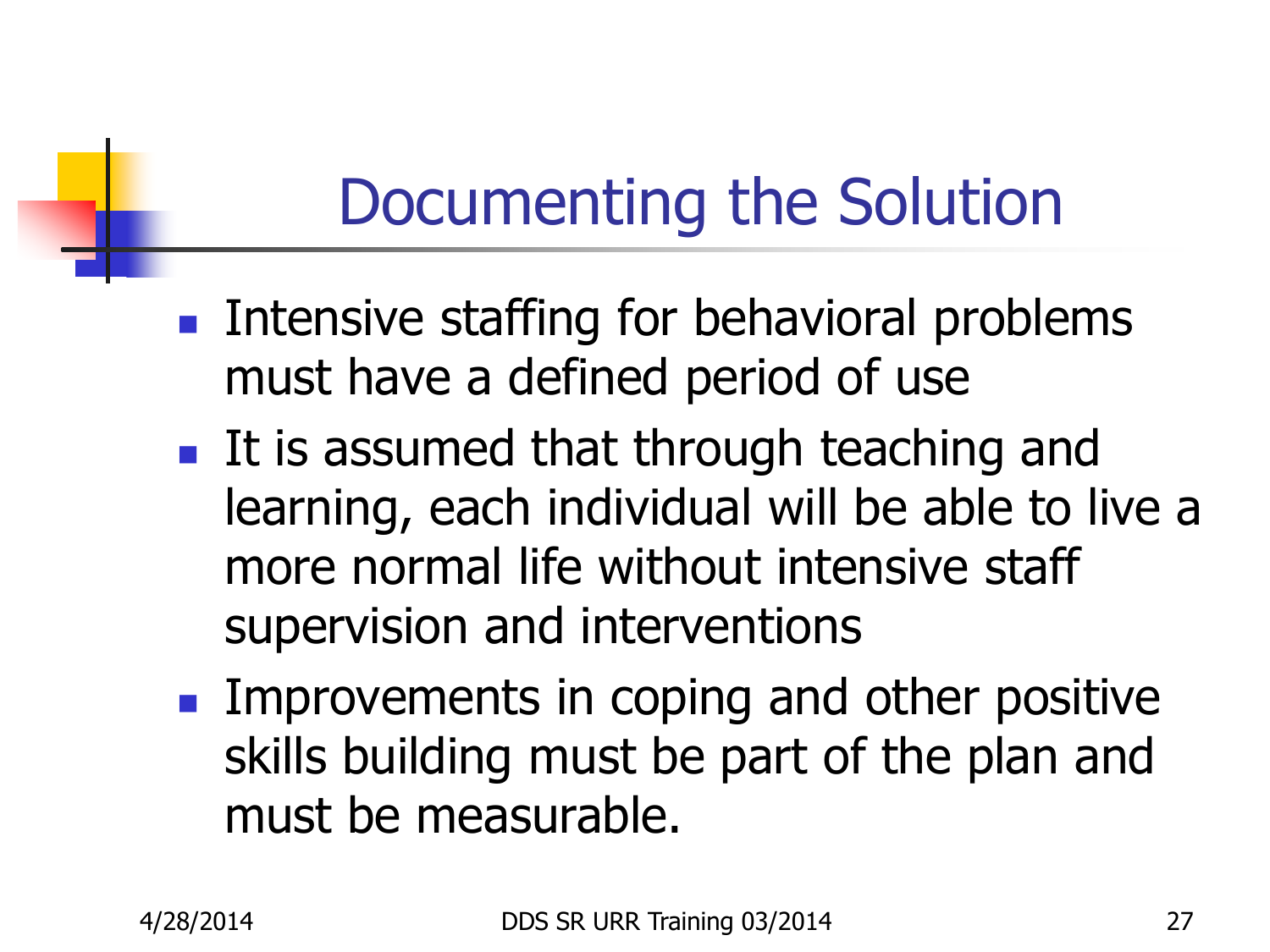## Intensive Staffing Reduction Plan

- **Each URR package must contain a realistic plan for** reducing intensive staffing
- Support Teams have the expert knowledge necessary to design such plans
- If previous valid attempts have been made to reduce staffing, provide data describing those attempts
- The URR committee does not provide staff reduction plans but will review the submitted plan for realism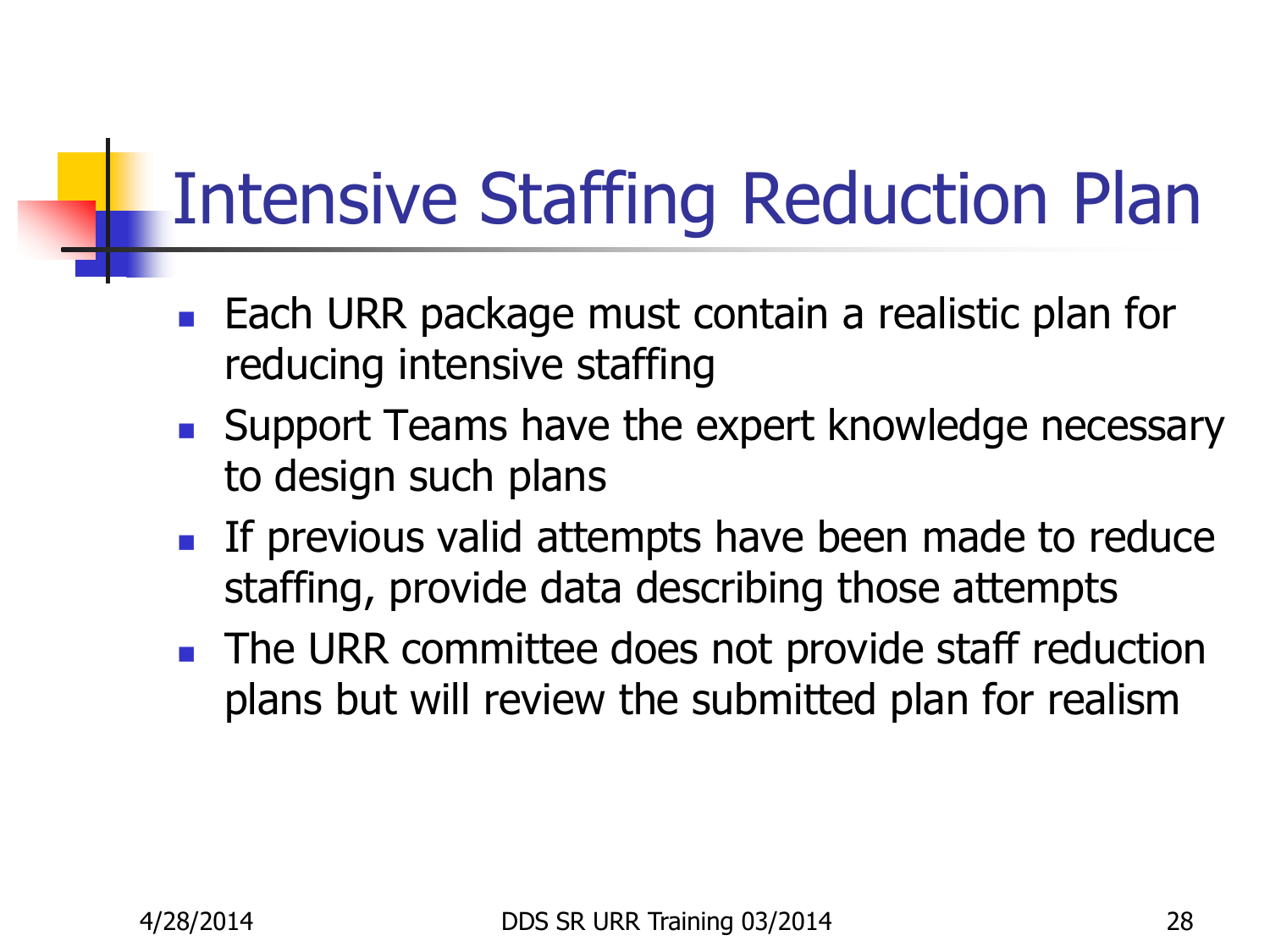

#### Medical Requests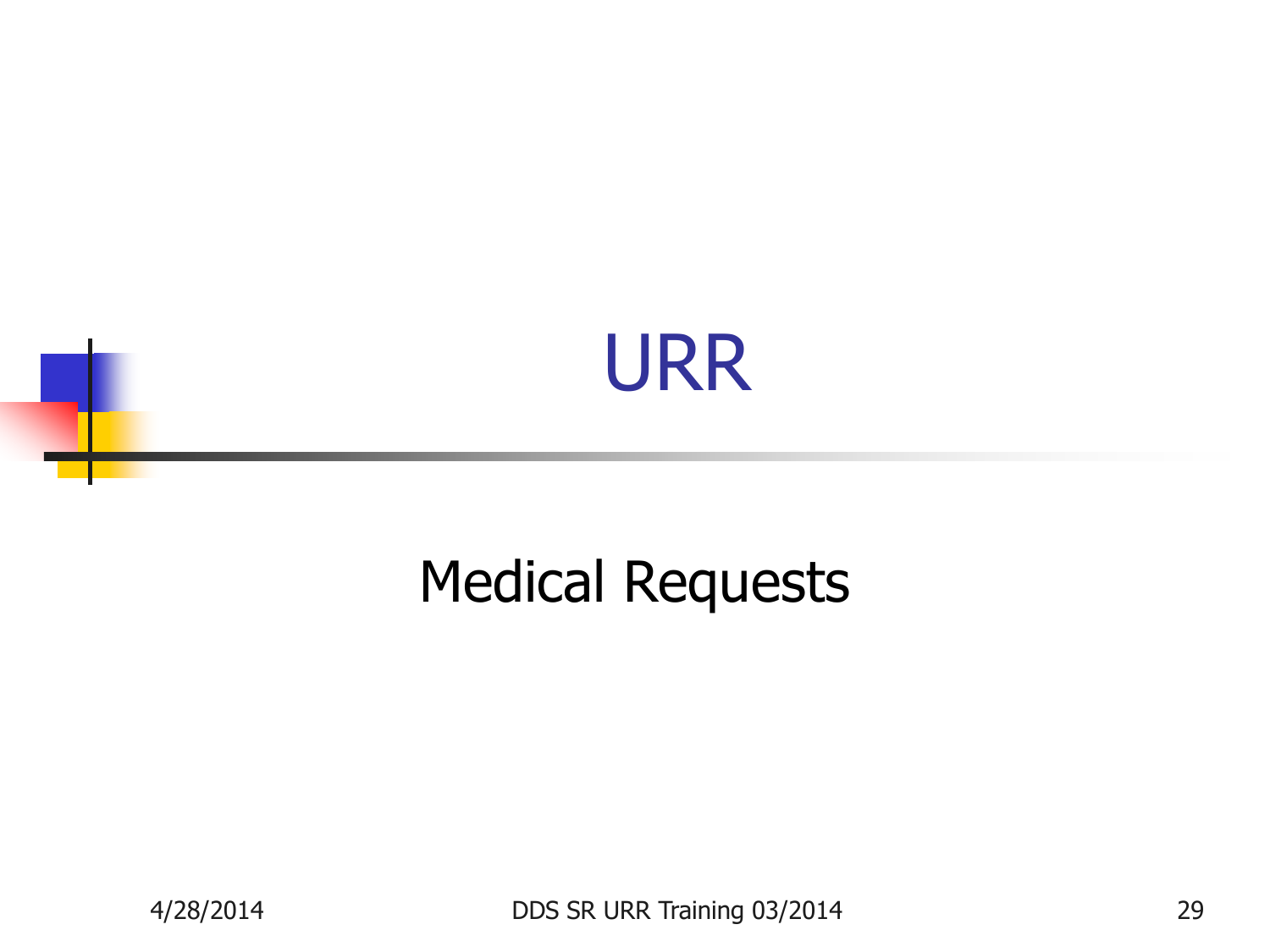### Medical URR Requests

- **Provide a list of all active medical diagnoses**
- Be specific and include any new diagnoses
- **Include a list of current medications and** indications for use
- **Routine care needs and assistance with ADL's** will not be considered to be medical necessity
- Be specific with regard to how the individual's health and safety will be negatively impacted by not receiving the requested support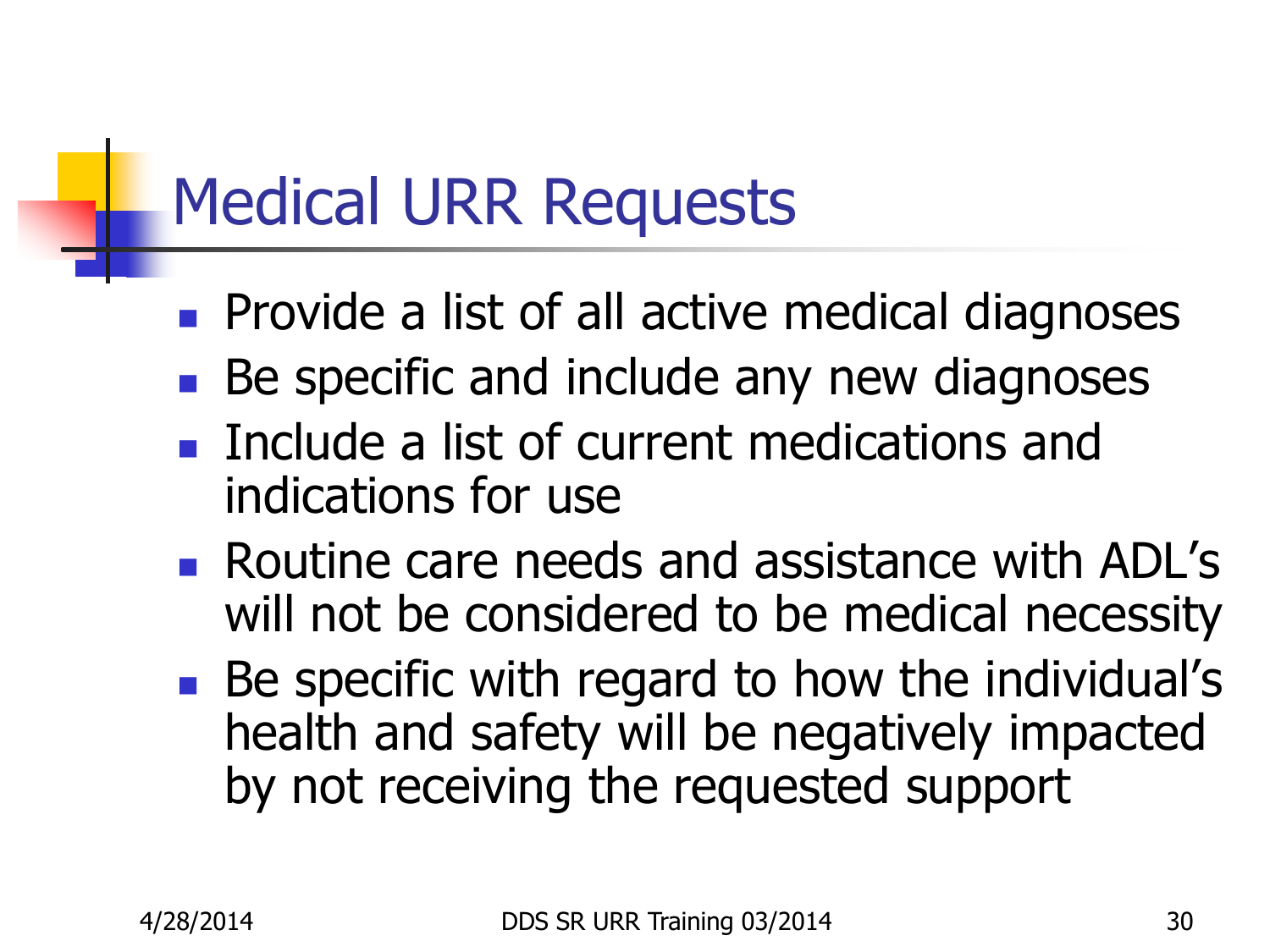### URR

#### Budget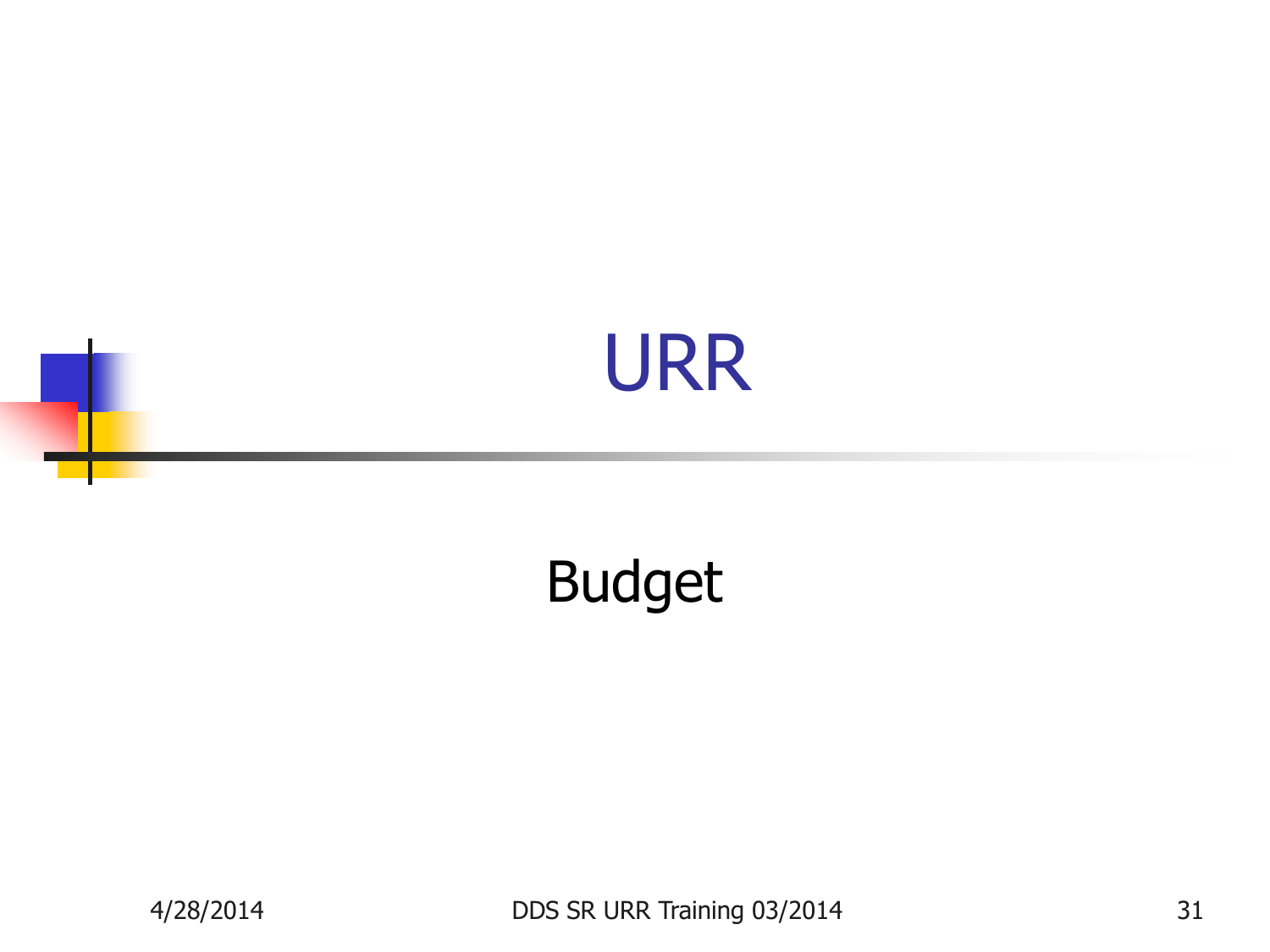# BUDGET INFORMATION

#### Day Requests

- Require URR reviews
	- $\blacksquare$  1:1 or 2:1 full time
- **Enhanced staffing for periods during the day are covered within the LON** based rate
- Individuals who receive funding greater than their LON rate and are not appropriate for 1:1, will be reduced to their LON level over the LON transition (former staff modifier)
- Individuals who receive 1:1 funding (i.e. grads/day age-outs) and are not approved to continue this funding, will be reduced to their LON immediately.
- **Notally 1.5 Septem** When an individual's intensive staffing has been reduced to a small group or other less intensive setting, their funding will be reduced to their LON level of funding within a stipulated period of time (usually 1-2 months)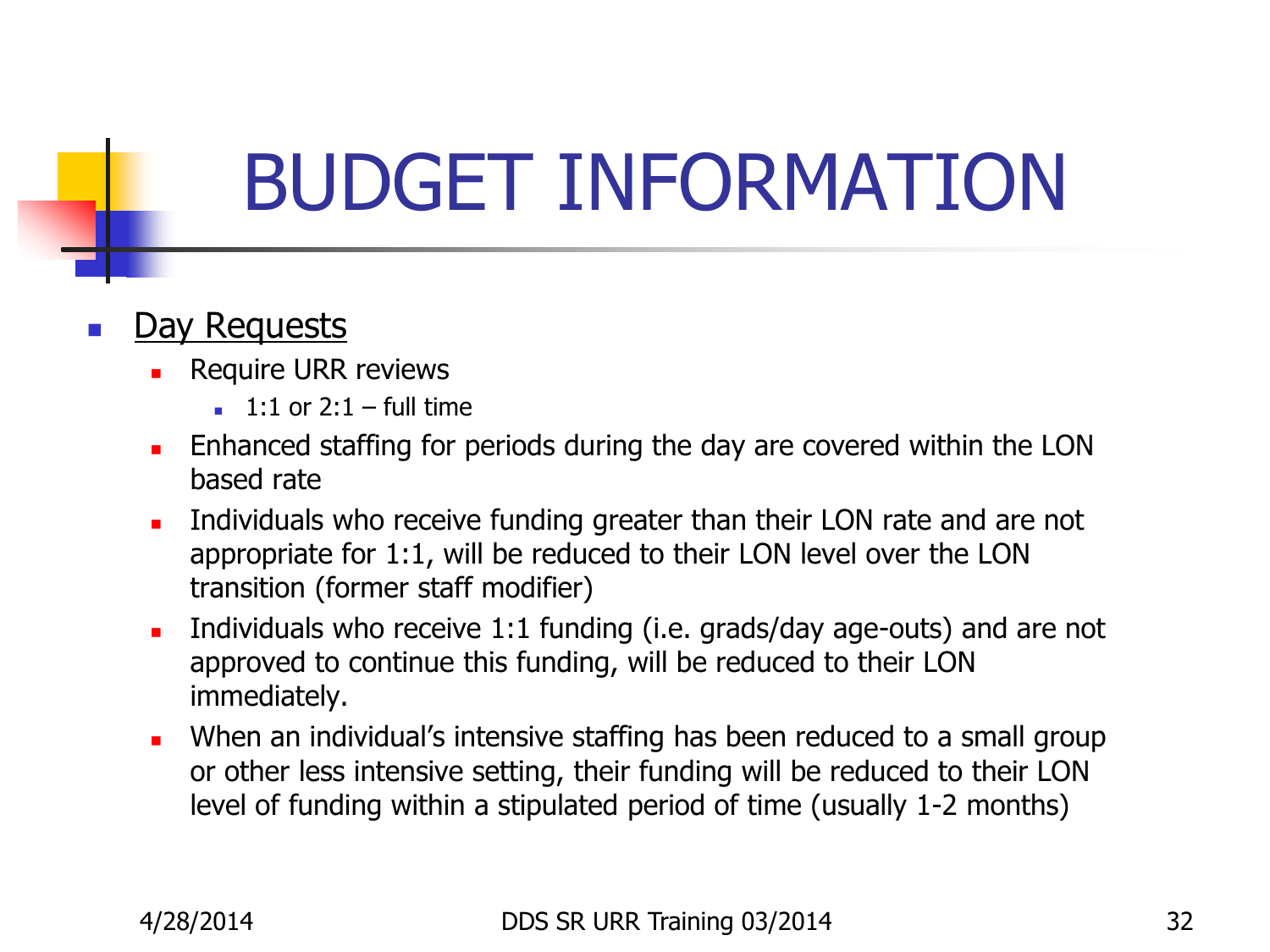# Residential Requests

- **Currently, there is not a 1:1 or 2:1 rate for residential** services (for discussion with residential rate committee)
- **Requests for enhanced staffing above LON rates should** include
	- **Number of hours of support per day**
	- **Cost per staff hour**
	- $-$  A&G
	- $Ectc.$
- If additional funding for enhanced staffing is denied funding would be reduced to LON level over LON transition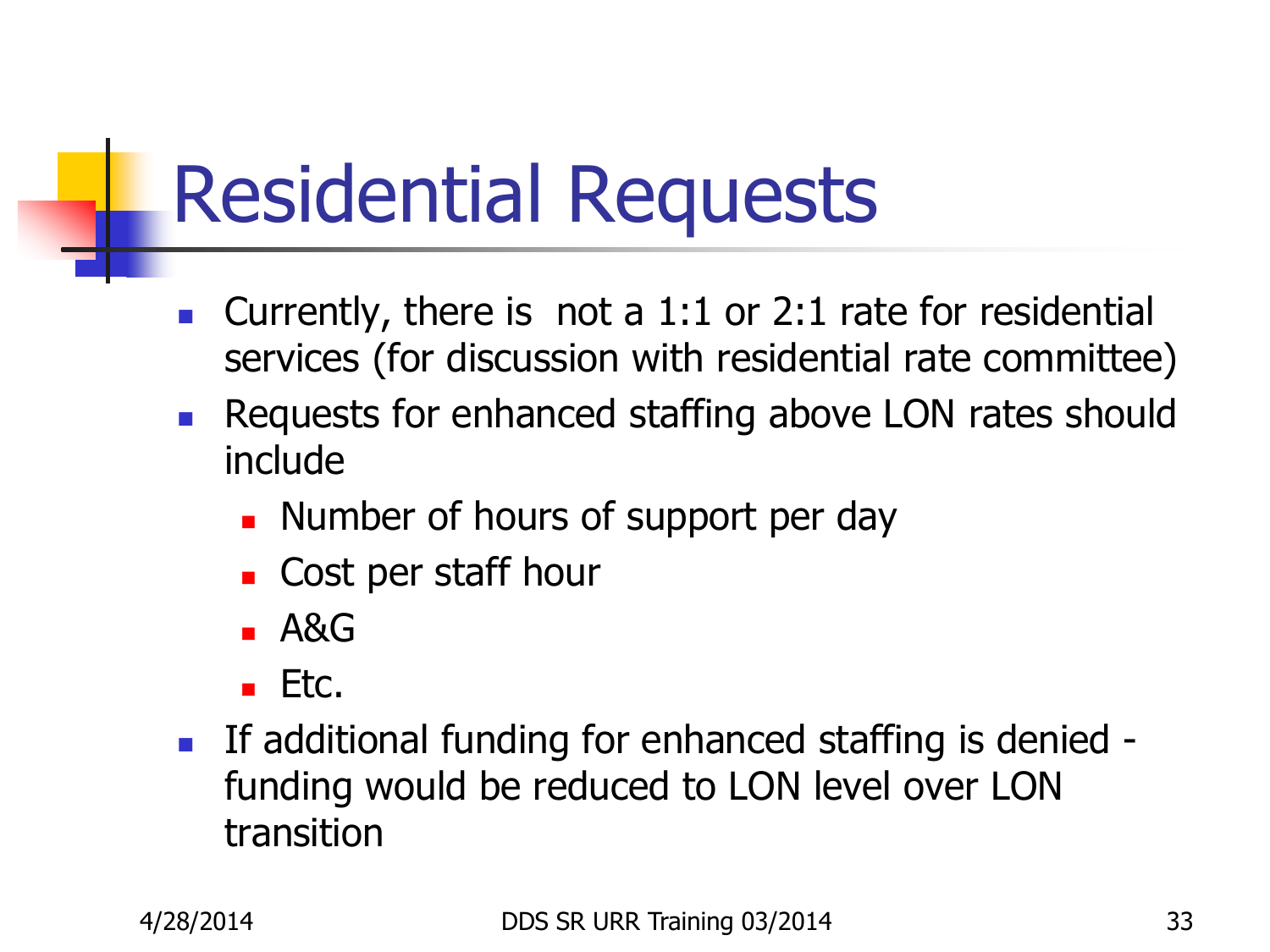### URR

#### Summary